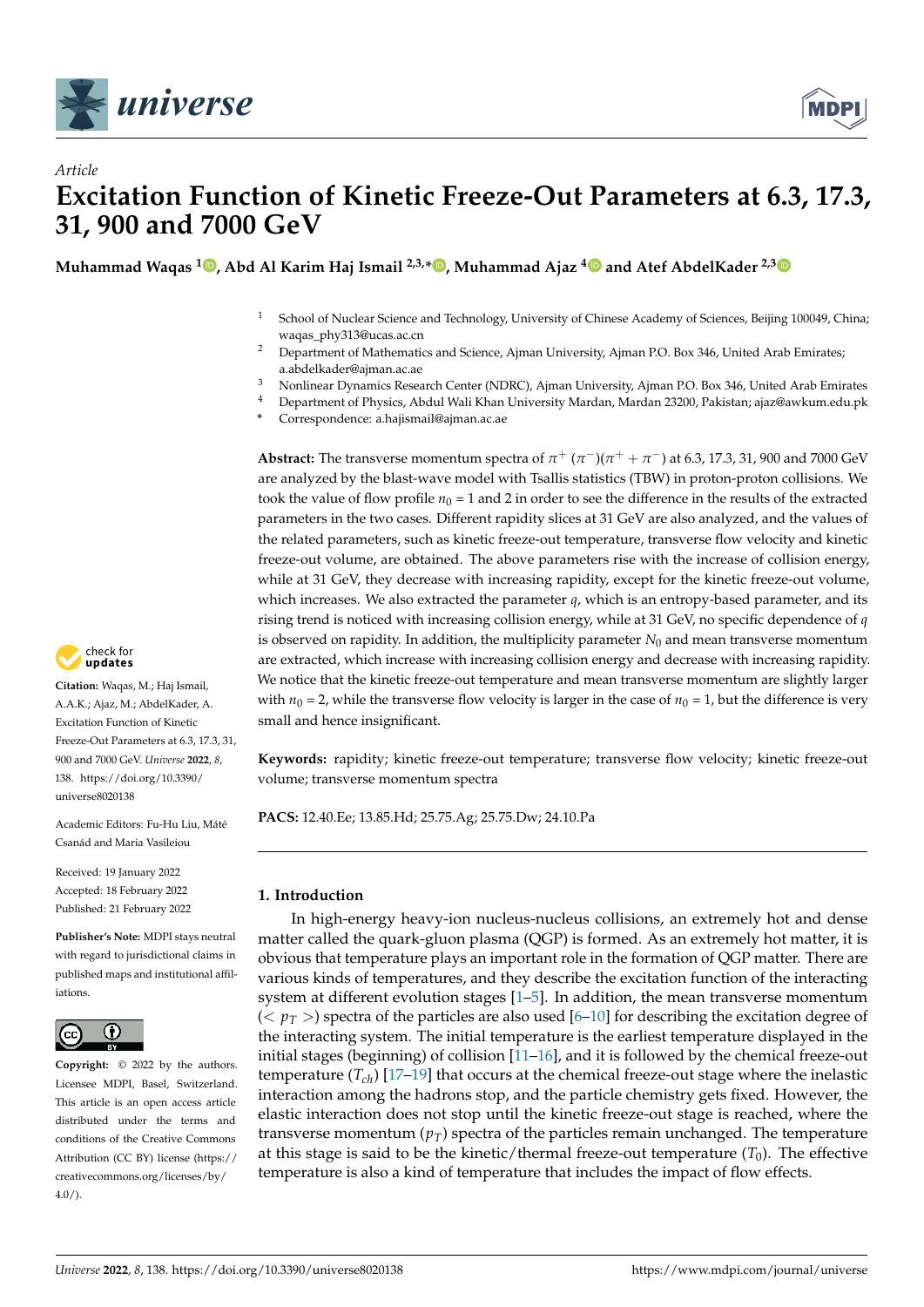Different freeze-out stages occur at different stages of system evolution, and the excitation function of the freeze-out parameters (such that their dependence on centrality, energy, etc.) at different stages is very interesting to us. Hence, our aim is to study the final state particles. Therefore, we study the kinetic freeze-out parameters in the present work. The study of the excitation function of the kinetic freeze-out parameter is very complex and exciting. The under-studied kinetic freeze-out parameters in the present work are the kinetic freeze-out temperature  $(T_0)$ , transverse flow velocity  $(\beta_T)$ , and kinetic freezeout volume (*V*). *β<sup>T</sup>* and *V* are studied in the literature with some contradiction in their results; however, the study of  $T_0$  in the literature has a big contradiction. There are several studies on this issue  $[1,14,20-22]$ , but their results are different. For instance, there is a contradiction about the centrality dependence of  $T_0$ . According to some literature [1,8,15,21], there is a higher degree of excitation in the system in central collisions, and as the system moves towards the periphery, the degree of excitation becomes less and, hence,  $T_0$  is less. Contrarily, in refs.  $[22,23]$ , in central collisions,  $T_0$  is smaller than in the peripheral collisions, which indicates the longer-lived fireball in central collisions. This different trend of  $T_0$ may be model dependent or may depend on the flow profile with different conditions and limitations as well as different methods in the extraction of  $T_0$  [1]. Similarly, the dependence of  $T_0$  on energy is also a complex and contradictory issue. From lower energies up to a few GeV at Beam Energy Scan energies [1,20,22], *T*<sup>0</sup> increases sharply and then saturates up to 39 GeV. However, after that, it may have an increasing or decreasing trend or remain invariant. In our previous work [1], with the BGBW model, we reported an increasing trend of  $T_0$  with energy.  $\beta_T$  and  $V$  have the same trend with centrality and energy in the literature [15,21,24,25]. The core idea of the present work is to report the energy-dependent as well as rapidity-dependent kinetic freeze-out parameters. We present the rapidity dependence of the kinetic freeze-out parameters at 31 GeV in order to examine the trend of these parameters with rapidity, but we shall conduct its detailed study in the near future by different models, including various particles at various rapidities and energies. The main motivation of the present work is that we study these dependencies with the TBW model for two flow profiles ( $n_0$  = 1 and 2) in order to examine whether there is any similarity or difference among the two cases.

The energy dependence of the freeze-out parameters in Appendix A collisions are widely studied; however, there are less studies for pp collisions regarding this issue. We believe that being a basic process in Appendix A collisions, pp collisions are very important in the study of excitation functions of different freeze-out parameters.

Various distributions can be used to study the excitation functions of various freezeout parameters. These distributions include, but are not limited to, the Erlang distribution [26], Hagedorn function [27], multi-thermal source model [28,29], modified Hagedron model [30,31], blast-wave model with Boltzmann Gibbs distribution (BGBW) [32,33] and blast-wave model with Tsallis statistics (TBW model) [24,34,35].

In the present work, we used the blast-wave model with Tsallis statistics to analyze the transverse momentum spectra of  $\pi^+$  ( $\pi^-$ )( $\pi^+$  +  $\pi^-$ ) in pp collisions at 6.3, 17.3, 31, 900 and 7000 GeV to see the excitation function of kinetic freeze-out temperature  $(T_0)$ , transverse flow velocity ( $\beta_T$ ), kinetic freeze-out volume (*V*) and mean momentum ( $\langle \gamma_T \rangle$ ). Besides having the advantage of entropy-based parameter  $q$ , the TBW model covers the  $p<sub>T</sub>$  range as wide as it can. One can extract the information about the final state particles from the  $p_T$ spectra of the particles at the kinetic freeze-out stage by the TBW, and the particles at this stage provide useful information about the collision dynamics. This information includes, but is not limited to, the kinetic freeze-out temperature (*T*<sub>0</sub>), transverse flow velocity ( $β_T$ ) and kinetic freeze-out volume (*V*). The transverse momentum distribution of the final state particles may help us to understand the characteristics of transverse excitation and dynamical expansion of the interacting system. The transverse excitation is related to the soft excitation process and can give a good understanding of the excitation degree of the interacting system in high-energy regions.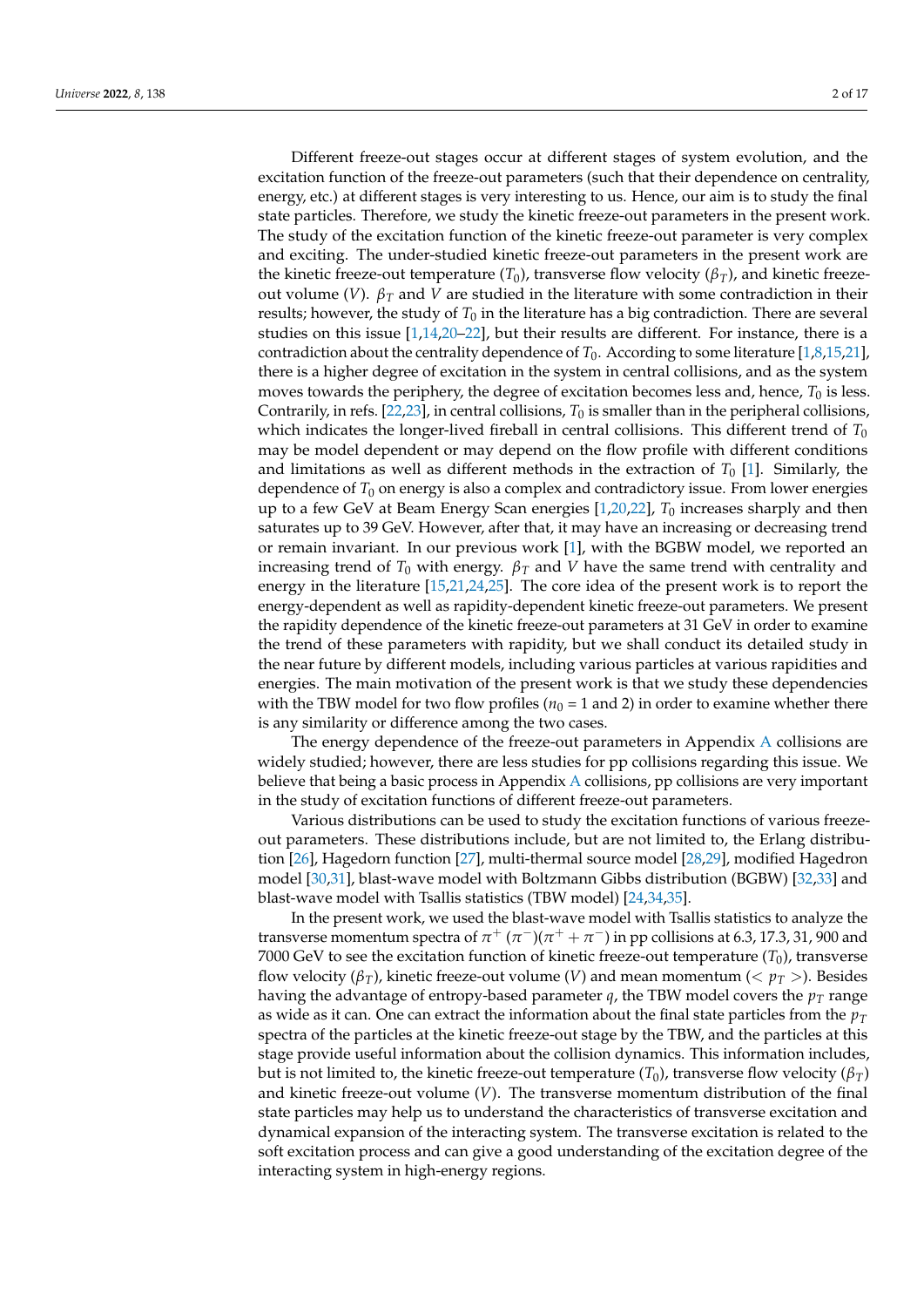The description of the particle spectra in various collision systems at various energies at RHIC and LHC have been studied extensively by the BGBW model [36–39] where the shape of the spectra depends on the kinetic freeze-out temperature  $(T_0)$  and transverse flow velocity  $(\beta_T)$ . The BGBW model is based on a strong assumption of local thermal equilibrium at some instant of time and then experiences a hydrodynamic evolution, but the initial condition for the hydrodynamic evolution varies event by event [40], which leaves a footprint (due to its incomplete wash-out by the subsequent interactions at either the quark-gluon plasma phase or the hadronic phase) in the low and intermediate  $p_T$ region of the particle spectra. The particle emission source distribution from the Boltzmann distribution is changed to the Tsallis distribution [29] in order to take into account the above fluctuation [41]. The  $p_T$  spectra of the particles are very important observables, which can be used to examine the dynamics of production of particles, and various thermal parameters, including the fireball geometry and the expansion velocity, could be extracted from their fitting by different distributions. Furthermore, we also study the dependence of these parameters on rapidity at 31 GeV.

In the present study, we take pp collisions because they are operated as a baseline and are important for understanding the mechanism of particle production [42]. Furthermore, the study of pp collisions is necessary in order to distinguish the hard hadronic interactions from the soft ones, which can be used for the tuning of phenomenological models in order to describe the final state observables. It is noteworthy that the reason behind the selection of pions is that the spectra of the pion are closest to the source temperature. In fact, the proton-proton collisions are small collision systems, where there is negligible flow as compared to nucleus-nucleus (Appendix A) collisions. Naively, the formation of a system with quark-gluon plasmas (hydrodynamics collective effects) is not anticipated in pp collisions. According to [43], no radial flow effects are reported at  $\sqrt{s_{NN}}$  = 200 and 540 GeV in pp collisions. However, according to [44–47], the probability of formation of such a system in pp collisions on a small scale cannot be ignored, and therefore we use different hydrodynamic models for pp collisions. In addition, it is also noteworthy that when we use such models for pp collisions, we take a grand canonical ensemble where there are a large number of particles, a lot of events, and hence, a large flow. Meanwhile, the pp collision with high multiplicity-produced high-energy density at SPS (CERN) [48,49] encouraged scientists for deconfinement in hadronic collisions at SPS-CERN [44] and Fermilab-Tevatran [45,46]. The models based on statistical hadronization successfully describe the pp collisions [50,51].

The remainder of the paper consists of methods and formalisms in Section 2, followed by the results and discussion in Section 3. In Section 4, we summarize our main observations and conclusions.

#### **2. The Methods and Formalisms**

In refs. [24,34,35], we express the invariant differential yield of the particles with the blast-wave model with Tsallis statistics (TBW), which can be represented as:

$$
f_1(p_T) = \frac{1}{N} \frac{dN}{dp_T} = \frac{gV}{(2\pi)^2} p_T m_T \int_{-\pi}^{\pi} d\phi \int_0^R r dr
$$
  
 
$$
\times \left\{ 1 + \frac{q-1}{T_0} \left[ m_T \cosh(\rho) - p_T \sinh(\rho) \right] \right\}
$$
  
 
$$
\times \cos(\phi) \left[ \int_0^{\pi} \right] \tag{1}
$$

where  $m_T$  ( $m_T = \sqrt{p_T^2 + m_0^2}$ ), is the transverse mass,  $m_0$  and  $g$  are the rest mass and degeneracy factor (which is 1 for pion) of the hadron, respectively, *φ* represents the azimuthal angle. *R* represents the maximum  $r$  and the later is a radial coordinate.  $q$  is a non-extensive parameter and it measures the degree of equilibrium. The deviation of the parameter *q* from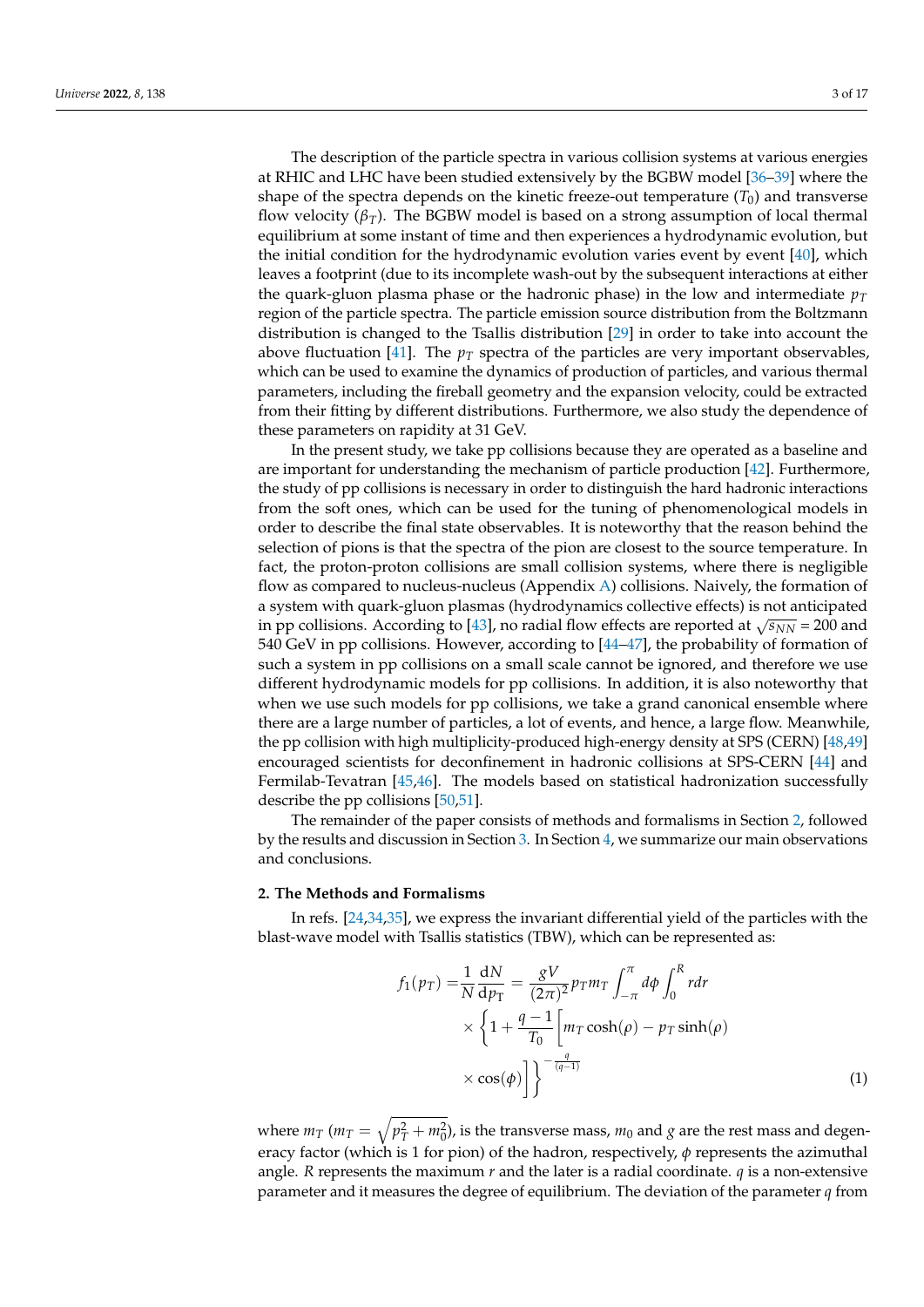unity gives the fluctuation of  $1/T$  [35],  $\rho$  is the transverse expansion rapidity and is given as  $\rho = \tanh^{-1}[\beta(r)]$ , which grows as the n-th power of the emitting source's radius (r).  $\beta(r)$ is the self-similar flow profile and is given as  $\beta(r) = \beta_S(r/R)^{n_0}$  and  $\beta_S$  is the velocity of the source at the fireball edge. The mean transverse flow velocity is  $\langle \beta_T \rangle = 2/(n_0 + 2)\beta_S$ . The value of  $n_0$  can be 1 [41], 2 [32,52] or a free parameter [53]. In the present work, we investigate the dependence of the results of the freeze-out parameters on the choice of  $n_0 = 1$  and 2.  $n_0 = 1$  is the closest approximation to hydrodynamic [54] at freeze-out, and  $n_0$  = 2 closely resembles the hydrodynamic profile [32]. The TBW model is generally used to describe the low  $p_T$  region, and for the high  $p_T$  region, the Hagedron function (which is an inverse power law) [27,55,56] can be used. A further explanation of the model can be found in our recent work [36,37].

## **3. Results and Discussion**

#### *3.1. Comparison with Data*

The data for  $\pi^+$  ( $\pi^-$ )( $\pi^+$  +  $\pi^-$ ) was illustrated by the NA61/SHINE [57,58] and ALICE Collaborations [59,60]. We presented the fit to transverse momentum spectra of  $\pi^+$  $(\pi^{-})(\pi^{+} + \pi^{-})$  in inelastic (INEL) proton-proton collisions by the blast-wave model with Tsallis statistics (TBW) [61,62] in Figure 1. We first perform the fit to the experimental data of NA61/SHINE and ALICE Collaborations by the TBW model with  $n_0 = 1$  and then with  $n_0$  = 2, and extracted the relative parameters by using the least squares method. Figure 1a demonstrates the fit to the experimental data of pions at 6.3, 17.3, 900 and 7000 GeV, while Figure 1b,c presents the fit to the data in different rapidity slices at 31 GeV. The experimental data (symbols) were obtained from ref. [57–60]. Different symbols in Figure 1a show different energies, while in Figure 1b,c different rapidity slices are represented by different symbols. The solid and dashed lines appear for the fit with TBW model interpreting  $n_0 = 1$ and  $n_0 = 2$ , respectively. An approximate description of the TBW model to the experimental data can be seen. Figure 1a shows the pull distribution of Figure 1 by the TBW model with  $n_0$  = 1 and 2, which is more informative to check the quality of the fit.

In order to read the figure clearly, some spectra are scaled by factors. The corresponding data/fit ratios of the fits in the upper panels are followed in their lower panels. The open and filled symbols in the lower panels illustrate the data/fit ratios with  $n_0 = 1$  and  $n_0 = 2$ , respectively. To obtain the best parameters, we used the least squares method in the fitting process and extracted the values of the free parameters along with  $\chi^2/\text{dof}$ , and the  $p$ -values of the  $\chi^2$  statistics, which are calculated in R-software, and are listed in Tables 1 and 2. Table 1 presents the values of the parameters with  $n_0 = 1$ , while Table 2 shows their values when  $n_0 = 2$  is used.

It is important to indicate that some data/fit ratios of spectra (the confidence level of the fit) deviate from unity. Basically, the deviation of data/fit ratios shows the quality of the fit. The more closely the data/fit ratios are to unity, the better the fit results are. Similarly, the values of  $\chi^2$  are also presented in Tables 1 and 2 to show the goodness of fit. The *p*-values are listed in Tables 1 and 2 in order to show the confidence level of the fits. In our work, some results of the data/fit ratios deviated more from unity, and the values of  $\chi^2$  were also large. We can see that this large deviation was basically in the range of  $(p_T > 2.5 GeV/c)$ , which is responsible for the large fraction of resonance decay of pions (hard component), and the model does not take into account the resonance decay. Secondly, data/fit ratios (the values of  $\chi^2$ ) in a few cases also deviated from unity; this deviation (large values of  $\chi^2$ ) was caused by the data itself. The modeling of high-energy collisions in ideal hydrodynamics is usually limited to low  $p_T \leq 1$  or 1.5 GeV/c) because this is a general belief that at high  $p<sub>T</sub>$ , the equilibrium description fails where the particle productions are dominated by hard processes. Therefore, the selection of the  $p<sub>T</sub>$  range is sensitive. The TBW model covers the data up to  $p_T \approx 2.5$ –3 GeV/c, or a little more. If the model fitting does not cover the whole data, then we use the two or multi-component TBW model, where  $p_T \leq 1.5{\text -}2$  GeV/c is the soft component and  $p_T > 2{\text -}3$  GeV/c, or a little more, is the hard component. In the present work, we analyzed different spectra, among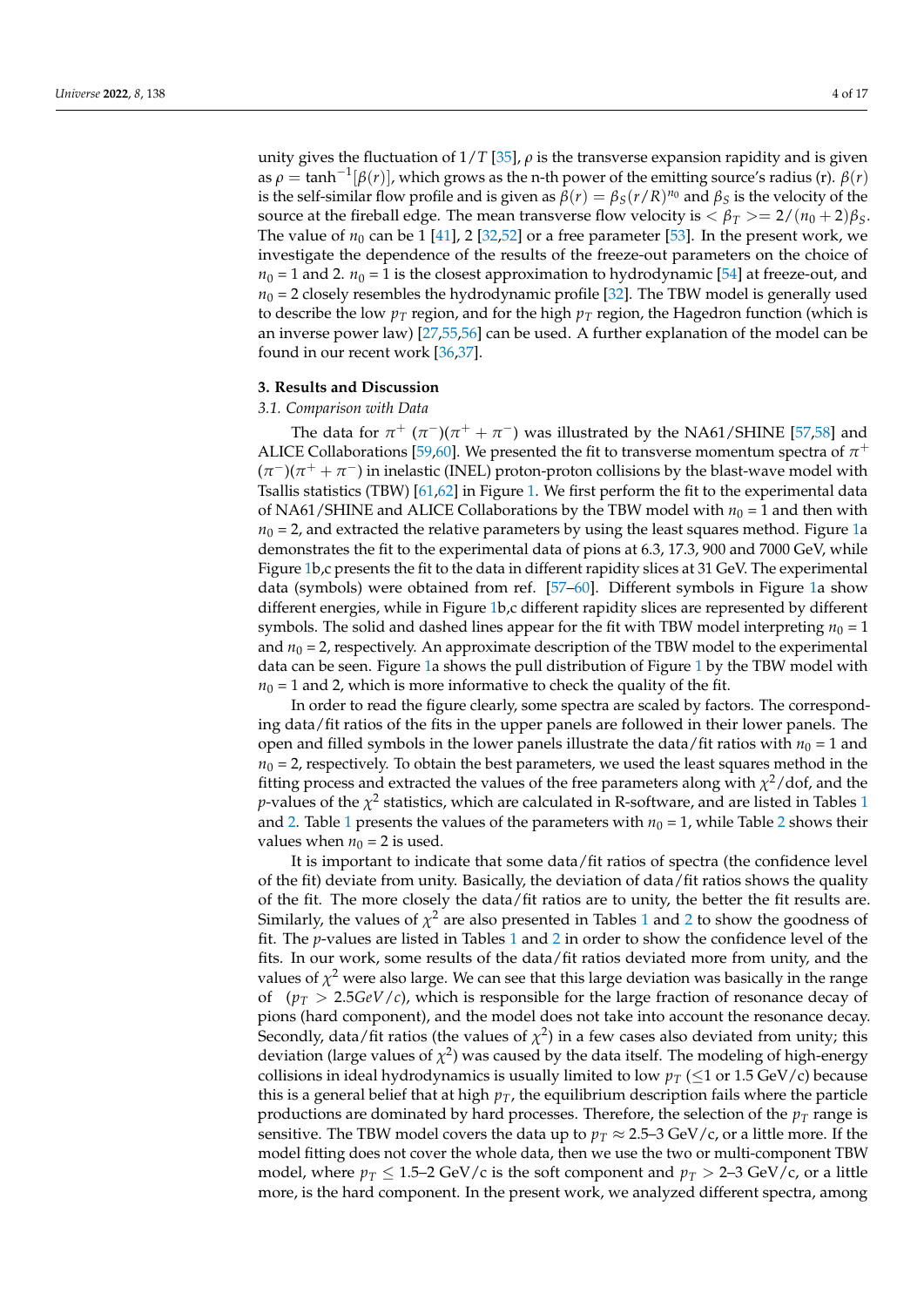

which, some had  $p_T > 2.5$  GeV/c, but it does not mean that the particles were produced in hard components, which means that even if the hard component is included, i.e., the power-law [27,55], the soft component will be responsible for particle production.

**Figure 1.** *Cont.*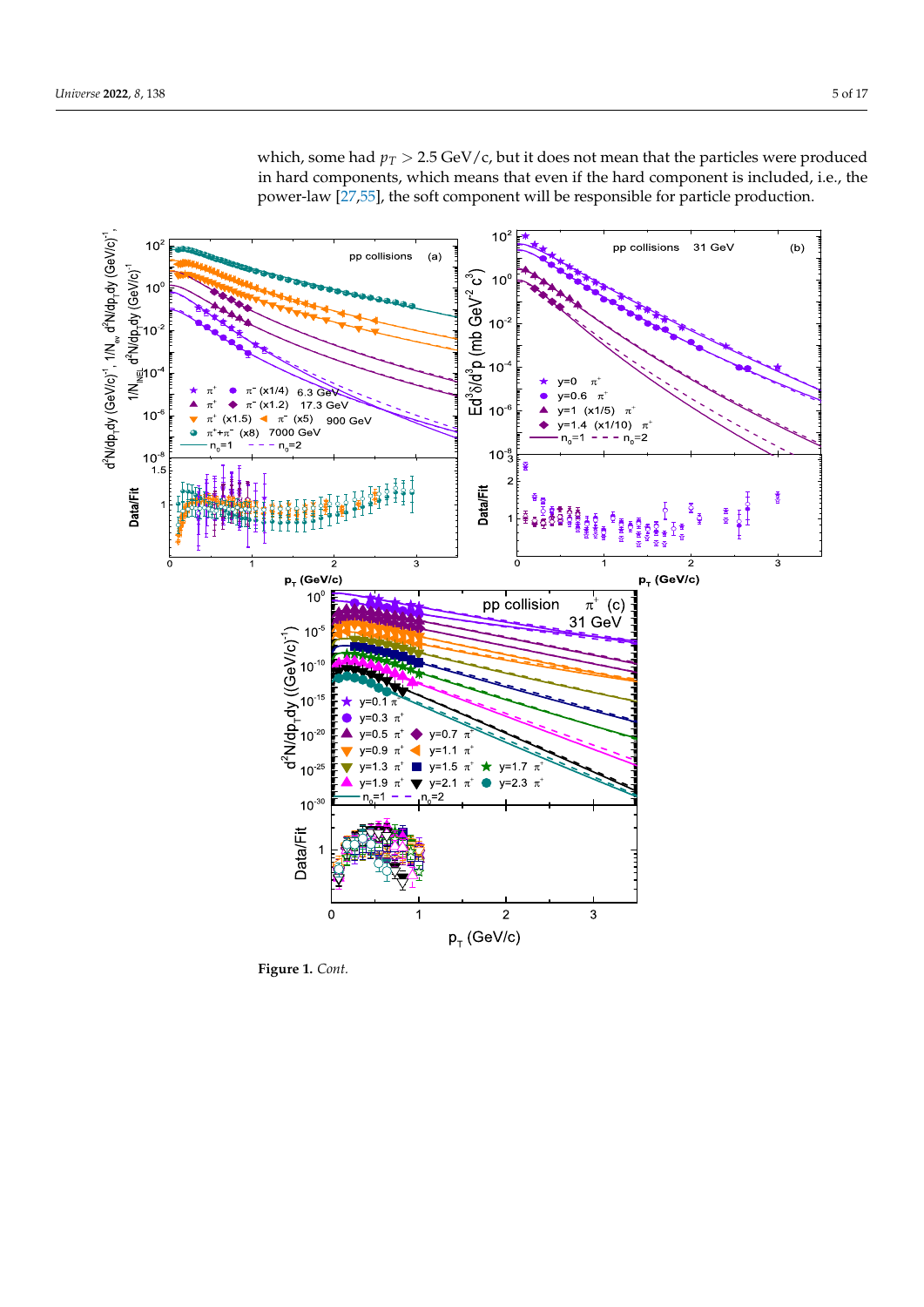

**Figure 1.** The invariant  $p_T$  spectra of  $\pi^+$  ( $\pi^-$ )( $\pi^+$  +  $\pi^-$ ) measured in inelastic pp collisions. Panel (**a**) represents the transverse momentum spectra of pion at 6.3, 17.3, 900 and 7000 GeV collision energies, while panels (**b**) and (**c**) show the transverse momentum spectra of pion in  $y = 0-2.3$ rapidity slices at 31 GeV. The symbols are the experimental data of NA61/SHINE [57,58] and ALICE Collaborations [59,60], and the curves are our fit results by the blast-wave model with Tsallis statistics based on Equation (1). The solid curves are the fit results by interpreting  $n_0 = 1$  in TBW model, while the dashed curves are the results of the fit by using  $n_0 = 2$  in Equation (1). The spectra at 6.3 and 17.3 GeV for  $\pi^-$  for both  $n_0$  = 1 and 2 in are scaled by a factor of 1/4 and 1.2, respectively. Similarly, the spectra of  $\pi^+$  and  $\pi^-$  at 900 GeV are scaled by the factor 1.5 and 5, respectively, and the spectra at 7000 TeV is scaled by a factor of 8. The spectra of  $\pi^+$  at 31 GeV in rapidity slices y = 1 and 1.4 are scaled by 1/5 and 1/10, respectively. The corresponding data/fit ratios of the fits in upper panels are followed in their lower panels. The filled and open symbols in the data/fit ratios represent the results from the model with  $n_0 = 1$  and  $n_0 = 2$ , respectively. The method of least squares is used in the fit for extracting the related parameters. (**a**) Represents the pull distributions of Figure 1 by the TBW model with  $n_0 = 1$  (upper part of each panel) and  $n_0 = 2$  (lower part of each panel).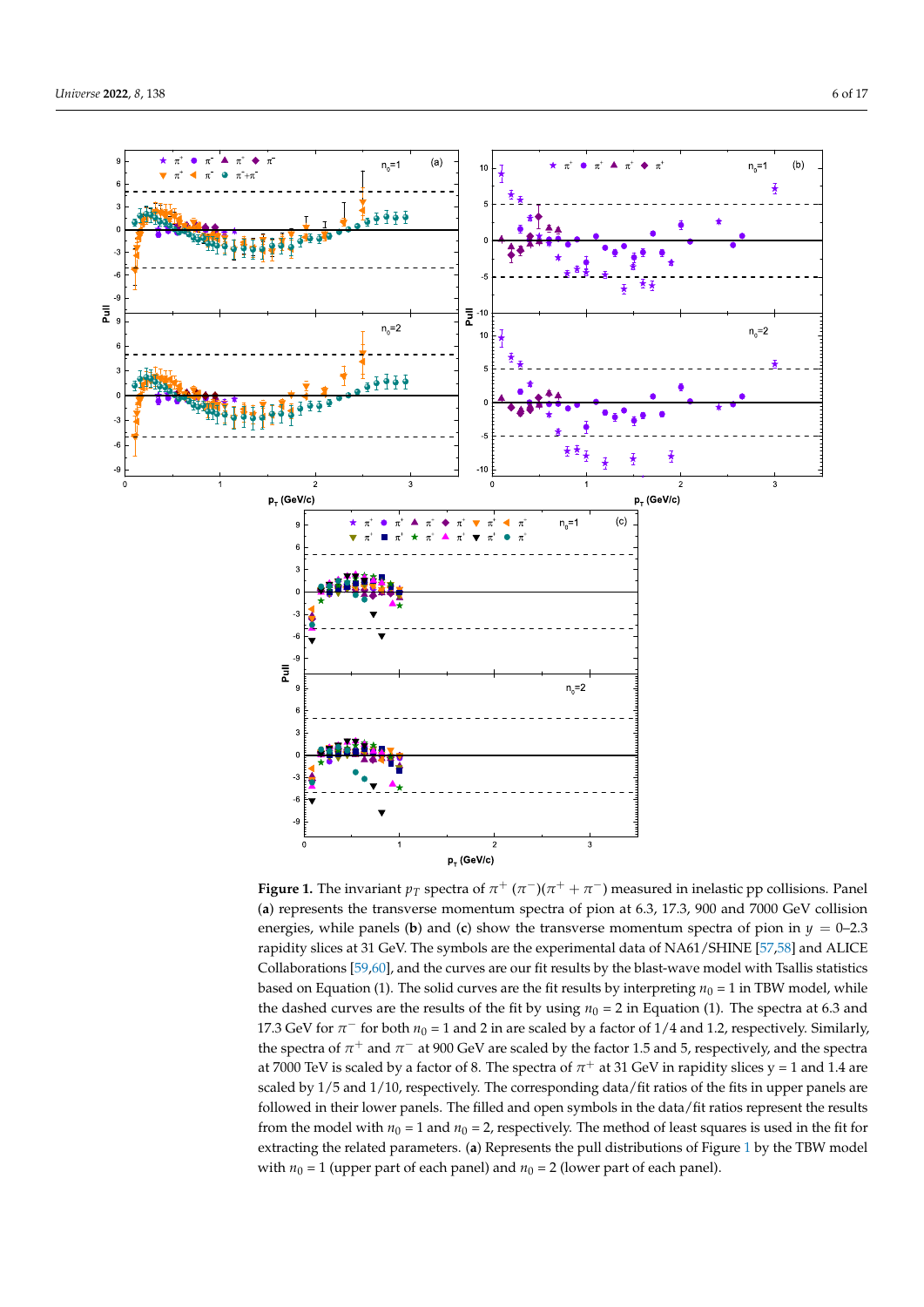| Energy (GeV)      | Rapidity  | Particle            | $T_0$ (GeV)       | $\beta_T$ (c)     | $V$ (fm <sup>3</sup> ) | q                 | $N_0$                                       | $\chi^2$ /dof | $\boldsymbol{p}$ |
|-------------------|-----------|---------------------|-------------------|-------------------|------------------------|-------------------|---------------------------------------------|---------------|------------------|
| 30.6 GeV          | $y=0$     | $\pi^+$             | $0.086 \pm 0.004$ | $0.459 \pm 0.007$ | $2618 \pm 100$         | $1.018 \pm 0.004$ | $5 \pm 0.4$                                 | 132/15        | $\mathbf{1}$     |
| 30.6 GeV          | $y=0.1$   | $\pi^+$             | $0.085 \pm 0.005$ | $0.453 \pm 0.010$ | $2700 \pm 140$         | $1.012 \pm 0.004$ | $0.4 \pm 0.05$                              | 0.4/2         | 0.18             |
| 30.6 GeV          | $y=0.3$   | $\pi^+$             | $0.082 \pm 0.004$ | $0.437 \pm 0.009$ | $2800 \pm 120$         | $1.050 \pm 0.005$ | $0.032 \pm 0.005$                           | 3/5           | 0.3              |
| 30.6 GeV          | $y=0.5$   | $\pi^+$             | $0.078 \pm 0.006$ | $0.410 \pm 0.011$ | $2880 \pm 100$         | $1.002 \pm 0.004$ | $0.008 \pm 0.0003$                          | 13/8          | 0.89             |
| 30.6 GeV          | $y=0.6$   | $\pi^+$             | $0.077 \pm 0.004$ | $0.403 \pm 0.010$ | $2935 \pm 110$         | $1.037 \pm 0.005$ | $2 \pm 0.4$                                 | 29/17         | 0.97             |
| 30.6 GeV          | $y = 0.7$ | $\pi^+$             | $0.075 \pm 0.005$ | $0.400 \pm 0.007$ | $3000 \pm 109$         | $1.005 \pm 0.005$ | $7 \times 10^{-4} \pm 4 \times 10^{-5}$     | 16/8          | 0.98             |
| 30.6 GeV          | $y=0.9$   | $\pi^+$             | $0.072 \pm 0.004$ | $0.383 \pm 0.010$ | $3138 \pm 131$         | $1.009 \pm 0.005$ | $6.0 \times 10^{-5} \pm 4 \times 10^{-6}$   | 18/8          | 0.98             |
| 30.6 GeV          | $y = 1.0$ | $\pi^+$             | $0.070 \pm 0.004$ | $0.378 \pm 0.007$ | $3196 \pm 102$         | $1.030 \pm 0.004$ | $0.9 \pm 0.04$                              | 7/4           | 0.86             |
| 30.6 GeV          | $y = 1.1$ | $\pi^+$             | $0.068 \pm 0.006$ | $0.371 \pm 0.008$ | $3258 \pm 114$         | $1.026 \pm 0.004$ | $5 \times 10^{-6} \pm 3 \times 10^{-7}$     | 8/7           | 0.67             |
| 30.6 GeV          | $y = 1.3$ | $\pi^+$             | $0.064 \pm 0.005$ | $0.360 \pm 0.010$ | $3329 \pm 106$         | $1.013 \pm 0.004$ | $5 \times 10^{-7} \pm 4 \times 10^{-8}$     | 6/6           | 0.58             |
| 30.6 GeV          | $y = 1.4$ | $\pi^+$             | $0.064 \pm 0.005$ | $0.360 \pm 0.010$ | $3329 \pm 100$         | $1.03 \pm 0.004$  | $0.4 \pm 0.04$                              | 17/1          | 0.99             |
| 30.6 GeV          | $y = 1.5$ | $\pi^+$             | $0.060 \pm 0.004$ | $0.348 \pm 0.012$ | $3455 \pm 126$         | $1.006 \pm 0.004$ | $4 \times 10^{-8} \pm 4 \times 10^{-9}$     | 11/6          | 0.91             |
| 30.6 GeV          | $y = 1.7$ | $\pi^+$             | $0.055 \pm 0.005$ | $0.328 \pm 0.010$ | $3670 \pm 130$         | $1.007 \pm 0.005$ | $3 \times 10^{-9} \pm 3 \times 10^{-10}$    | 23/6          | 0.0.99           |
| 30.6 GeV          | $y = 1.9$ | $\pi^+$             | $0.052 \pm 0.005$ | $0.314 \pm 0.008$ | $3768 \pm 115$         | $1.001 \pm 0.004$ | $2 \times 10^{-10} + 4 \times 10^{-11}$     | 48/7          | 1                |
| 30.6 GeV          | $y = 2.1$ | $\pi^+$             | $0.047 \pm 0.004$ | $0.298 \pm 0.007$ | $3900 \pm 152$         | $1.001 \pm 0.004$ | $1.5 \times 10^{-11} \pm 4 \times 10^{-12}$ | 53/6          | 1                |
| 30.6 GeV          | $y = 2.3$ | $\pi^+$             | $0.045 \pm 0.004$ | $0.280 \pm 0.009$ | $3980 \pm 180$         | $1.004 \pm 0.003$ | $1 \times 10^{-12} \pm 5 \times 10^{-13}$   | 22/4          | 0.99             |
| $6.3 \text{ GeV}$ | $y = 0.3$ | $\pi^+$             | $0.080 \pm 0.005$ | $0.435 \pm 0.012$ | $2800 \pm 100$         | $1.02 \pm 0.003$  | $0.035 \pm 0.004$                           | 2.3/5         | 0.19             |
| $6.3 \text{ GeV}$ | $y=0.3$   | $\pi^-$             | $0.080 \pm 0.005$ | $0.435 \pm 0.011$ | $2800 \pm 103$         | $1.02 \pm 0.003$  | $0.033 \pm 0.004$                           | 1/4           | 0.09             |
| 17.3 GeV          | $y=0.1$   | $\pi^+$             | $0.086 \pm 0.004$ | $0.454 \pm 0.010$ | $2909 \pm 121$         | $1.06 \pm 0.004$  | $0.46 \pm 0.05$                             | 0.5/2         | 0.22             |
| 17.3 GeV          | $y=0.1$   | $\pi^-$             | $0.086 \pm 0.004$ | $0.454 \pm 0.010$ | $2909 \pm 121$         | $1.06 \pm 0.004$  | $0.46 \pm 0.05$                             | 0.5/2         | 0.22             |
| 900 GeV           | y < 0.5   | $\pi^+$             | $0.113 \pm 0.005$ | $0.490 \pm 0.012$ | $4400 \pm 140$         | $1.07 \pm 0.005$  | $0.53 \pm 0.05$                             | 22/30         | 0.145            |
| 900 GeV           | y < 0.5   | $\pi^-$             | $0.113 \pm 0.005$ | $0.490 \pm 0.012$ | $4400 \pm 140$         | $1.07 \pm 0.005$  | $0.53 \pm 0.05$                             | 25/30         | 0.27             |
| 7000 GeV          | y < 0.5   | $\pi^{+} + \pi^{-}$ | $0.135 \pm 0.005$ | $0.580 \pm 0.012$ | $5070 \pm 142$         | $1.08 \pm 0.004$  | $1.60 \pm 0.4$                              | 41/35         | 0.77             |

**Table 1.**  $(n_0 = 1)$  Values of free parameters  $T_0$  and  $\beta_T$ , V and q, normalization constant  $(N_0)$ ,  $\chi^2$  and degree of freedom (dof) corresponding to the curves in Figure 1. The *p*-values of  $\chi^2$ -statistics are also presented, which were calculated in R-software by pchisq ( $\chi^2$  values, degree of freedom).

**Table 2.**  $(n_0 = 2)$  Values of free parameters  $T_0$  and  $\beta_T$ , V and q, normalization constant  $(N_0)$ ,  $\chi^2$  and degree of freedom (dof) corresponding to the curves in Figure 1. The *p*-values of the  $\chi^2$ -statistics are also presented, which were calculated in R-software by pchisq ( $\chi^2$  values, degree of freedom).

| Energy (GeV)      | Rapidity    | Particle           | $T_0$ (GeV)       | $\beta_T$ (c)     | $V$ (fm <sup>3</sup> ) | q                  | $N_0$                                     | $\chi^2$ /dof | $\boldsymbol{p}$ |
|-------------------|-------------|--------------------|-------------------|-------------------|------------------------|--------------------|-------------------------------------------|---------------|------------------|
| 30.6 GeV          | $y=0$       | $\pi^+$            | $0.090 \pm 0.006$ | $0.441 \pm 0.010$ | $2670 \pm 125$         | $1.010 \pm 0.005$  | $5 \pm 0.35$                              | 143/15        | $\mathbf{1}$     |
| 30.6 GeV          | $y=0.1$     | $\pi^+$            | $0.089 \pm 0.005$ | $0.429 \pm 0.011$ | $2750 \pm 108$         | $1.010 \pm 0.005$  | $0.4 \pm 0.04$                            | 0.2/2         | 0.95             |
| 30.6 GeV          | $y = 0.3$   | $\pi^+$            | $0.086 \pm 0.005$ | $0.417 \pm 0.010$ | $2800 \pm 120$         | $1.030 \pm 0.004$  | $0.035 \pm 0.003$                         | 2/5           | 0.15             |
| 30.6 GeV          | $y=0.5$     | $\pi^+$            | $0.082 \pm 0.006$ | $0.400 \pm 0.011$ | $2885 \pm 103$         | $1.001 \pm 0.003$  | $0.008 \pm 0.0003$                        | 13/8          | 0.88             |
| 30.6 GeV          | $y=0.6$     | $\pi^+$            | $0.081 \pm 0.005$ | $0.396 \pm 0.009$ | $2935 \pm 110$         | $1.032 \pm 0.005$  | $2 \pm 0.4$                               | 31/17         | 0.98             |
| 30.6 GeV          | $y=0.7$     | $\pi^+$            | $0.078 \pm 0.004$ | $0.385 \pm 0.011$ | $3020 \pm 100$         | $1.005 \pm 0.005$  | $6.9\times10^{-4}\pm4\times10^{-5}$       | 14/8          | 0.92             |
| 30.6 GeV          | $y = 0.9$   | $\pi^+$            | $0.075 \pm 0.005$ | $0.373 \pm 0.010$ | $3145 \pm 131$         | $1.009 \pm 0.0005$ | $6.0 \times 10^{-5} + 4 \times 10^{-6}$   | 15/8          | 0.94             |
| 30.6 GeV          | $y = 1.0$   | $\pi^+$            | $0.073 \pm 0.005$ | $0.367 \pm 0.010$ | $3190 \pm 105$         | $1.030 \pm 0.004$  | $0.9 \pm 0.04$                            | 5/4           | 0.71             |
| 30.6 GeV          | $y = 1.1$   | $\pi^+$            | $0.073 \pm 0.004$ | $0.366 \pm 0.009$ | $3250 \pm 110$         | $1.026 \pm 0.003$  | $5 \times 10^{-6} \pm 4 \times 10^{-7}$   | 8/7           | 0.67             |
| 30.6 GeV          | $y = 1.3$   | $\pi^+$            | $0.070 \pm 0.004$ | $0.355 \pm 0.011$ | $3329 \pm 100$         | $1.008 \pm 0.007$  | $5 \times 10^{-7} \pm 4 \times 10^{-8}$   | 4/6           | 0.32             |
| 30.6 GeV          | $y = 1.4$   | $\pi^+$            | $0.069 \pm 0.004$ | $0.351 \pm 0.012$ | $3329 \pm 109$         | $1.030 \pm 0.004$  | $0.4 \pm 0.04$                            | 4/1           | 0.95             |
| 30.6 GeV          | $y = 1.5$   | $\pi^+$            | $0.067 \pm 0.005$ | $0.343 \pm 0.008$ | $3455 \pm 120$         | $1.001 \pm 0.003$  | $4 \times 10^{-8} \pm 4 \times 10^{-9}$   | 7/6           | 0.68             |
| 30.6 GeV          | $y = 1.7$   | $\pi^+$            | $0.063 \pm 0.005$ | $0.325 \pm 0.010$ | $3660 \pm 110$         | $1.002 \pm 0.004$  | $3 \times 10^{-9} \pm 3 \times 10^{-10}$  | 28/6          | 0.99             |
| 30.6 GeV          | $y = 1.9$   | $\pi^+$            | $0.059 \pm 0.004$ | $0.310 \pm 0.010$ | $3768 \pm 110$         | $1.001 \pm 0.004$  | $2 \times 10^{-10} \pm 4 \times 10^{-11}$ | 44/7          | 0.99             |
| 30.6 GeV          | $y = 2.1$   | $\pi^+$            | $0.052 \pm 0.005$ | $0.250 \pm 0.008$ | $3919 \pm 140$         | $1.001 \pm 0.004$  | $1.5 \times 10^{-11} + 4 \times 10^{-12}$ | 50/6          | $\mathbf{1}$     |
| 30.6 GeV          | $y = 2.3$   | $\pi^+$            | $0.050 \pm 0.005$ | $0.270 \pm 0.008$ | $3980 \pm 120$         | $1.001 \pm 0.003$  | $1 \times 10^{-12} \pm 5 \times 10^{-13}$ | 28/4          | 0.99             |
| $6.3 \text{ GeV}$ | $y = 0.3$   | $\overline{\pi^+}$ | $0.085 \pm 0.004$ | $0.423 \pm 0.010$ | $2800 \pm 109$         | $1.005 \pm 0.0004$ | $0.035 \pm 0.004$                         | 2.4/5         | 0.208            |
| $6.3 \text{ GeV}$ | $y=0.3$     | $\pi^-$            | $0.085 \pm 0.004$ | $0.423 \pm 0.010$ | $2800 \pm 109$         | $1.004 \pm 0.0004$ | $0.035 \pm 0.004$                         | 1.5/4         | 0.173            |
| 17.3 GeV          | $\nu = 0.1$ | $\pi^+$            | $0.090 \pm 0.004$ | $0.441 \pm 0.011$ | $2940 \pm 113$         | $1.05 \pm 0.004$   | $0.46 \pm 0.06$                           | 0.2/2         | 0.095            |
| 17.3 GeV          | $y=0.1$     | $\pi^-$            | $0.090 \pm 0.004$ | $0.441 \pm 0.011$ | $2940 \pm 113$         | $1.05 \pm 0.004$   | $0.46 \pm 0.06$                           | 0.2/2         | 0.095            |
| 900 GeV           | y < 0.5     | $\pi^+$            | $0.119 \pm 0.006$ | $0.481 \pm 0.010$ | $4410 \pm 130$         | $1.06 \pm 0.005$   | $0.53 \pm 0.05$                           | 27/30         | 0.37             |
| 900 GeV           | y < 0.5     | $\pi^-$            | $0.119 \pm 0.005$ | $0.481 \pm 0.012$ | $4414 \pm 105$         | $1.06 \pm 0.0045$  | $0.53 \pm 0.05$                           | 31/30         | 0.58             |
| 7000 GeV          | y < 0.5     | $\pi^+ + \pi^-$    | $0.142 \pm 0.006$ | $0.570 \pm 0.013$ | $5070 \pm 127$         | $1.068 \pm 0.004$  | $1.6 \pm 0.4$                             | 45/35         | 0.88             |

#### *3.2. Tendencies of Parameters*

To begin with the changing trend of the related parameters, Figure 2 describes the excitation function that is the dependence of the kinetic freeze-out temperature  $(T_0)$  on the collision energy and rapidity. Panels (a–d) present the results obtained from the TBW model with the flow profile  $n_0 = 1$  and  $n_0 = 2$ , respectively. Panel (a) shows the trend of *T*<sub>0</sub> with increasing collision energy, while panel (b) shows its trend with decreasing rapidity at 31 GeV. We noticed that  $T_0$  at 6.3 GeV is  $0.080 \pm 0.005$  for both  $\pi^+$  and  $\pi^-$ , which rise at 17.3 GeV to  $0.086 \pm 0.004$ . Similarly, with rising energy to 900 and 7000 GeV, the value of  $T_0$  becomes  $0.113 \pm 0.005$  and  $0.135 \pm 0.005$ , respectively. In addition,  $T_0$  in the rapidity slice  $y = 0$  was  $0.086 \pm 0.004$ , which continuously decreased with increasing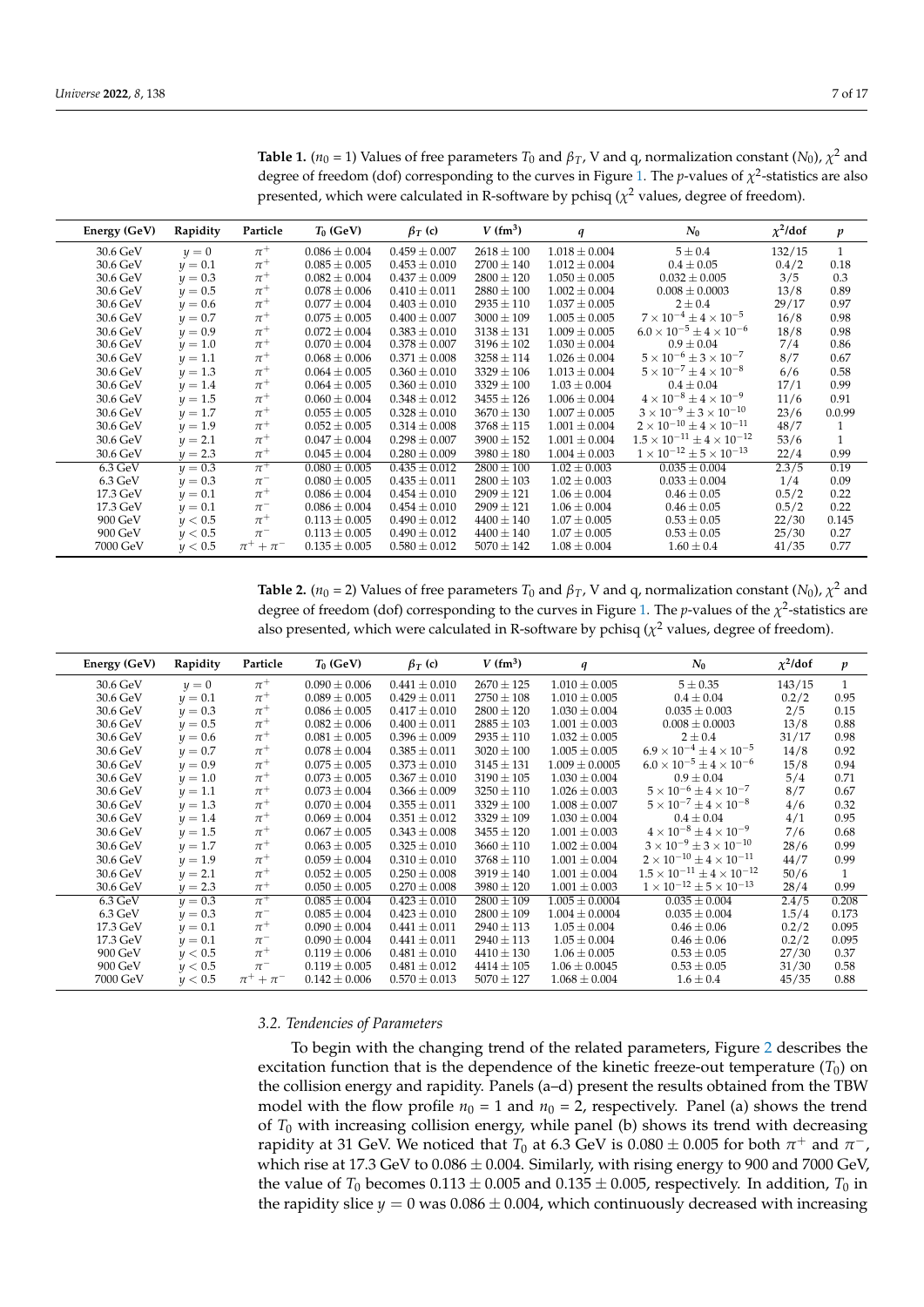rapidity and became  $0.045 \pm 0.004$  at  $y = 2.3$ . Likewise, in panel (c) the value of  $T_0$  at 6.3 GeV was  $0.085 \pm 0.004$ , then became  $0.090 \pm 0.004$  at 17.3 GeV, and simultaneously jumped to  $0.119 \pm 0.006$  and  $0.142 \pm 0.006$  at 900 and 7000 GeV respectively, and similarly with rapidity,  $T_0$  decreased from  $0.085 \pm 0.006$  at  $y = 0$  to  $0.050 \pm 0.005$  at  $y = 2.3$ . We see that  $T_0$  obtained from the TBW model with  $n_0 = 2$  was slightly larger (or nearly equal) compared to  $n_0 = 1$ . We also noticed that the value of  $T_0$  in Table 1 in the y = 0.1 rapidity slice at 31 GeV (0.085  $\pm$  0.005) and 17.3 GeV (0.086  $\pm$  0.006), and y = 0.3 rapidity slice at 31 GeV (0.080  $\pm$  0.005) and 17.3 GeV (0.082  $\pm$  0.005) were nearly equal. Likewise, in Table 2, we observed similar results of  $T_0$  in the y = 0.1 rapidity slice at 31 and 17.3 GeV to be  $0.089 \pm 0.005$  and  $0.090 \pm 0.004$ , respectively, and the y = 0.3 rapidity slice at 31 GeV  $T_0$  is  $0.086 \pm 0.005$  and  $6.3$  GeV was  $0.085 \pm 0.004$ .



**Figure 2.** Kinetic freeze-out temperature as a function of collision energy as well as rapidity at 31 GeV. Panel (a,c) show the dependence of  $T_0$  on the collision energy by interpreting  $n_0 = 1$  and 2, respectively, in the TBW model, while panel (**b**,**d**) shows its dependence on rapidity at 31 GeV.

The above observation of growing  $T_0$  with rising collision energy is due to the fact that, as the energy increases, the collision becomes more and more intense, the degree of excitation of the system increases and, correspondingly, the transfer of energy per nucleon in the system becomes larger, which naturally corresponds to larger  $T_0$ . Furthermore,  $T_0$ decreased with the increase of rapidity and the reason behind this is that the energy transfer in the system decreases with increasing rapidity because of large penetration between participant nucleons. In other words, we can say that the present work gives larger  $T_0$  at higher energies and smaller rapidity intervals. Therefore, the particles at higher energies and in smaller rapidity slices freeze-out early. The nearly equal values of  $T_0$  at 31 and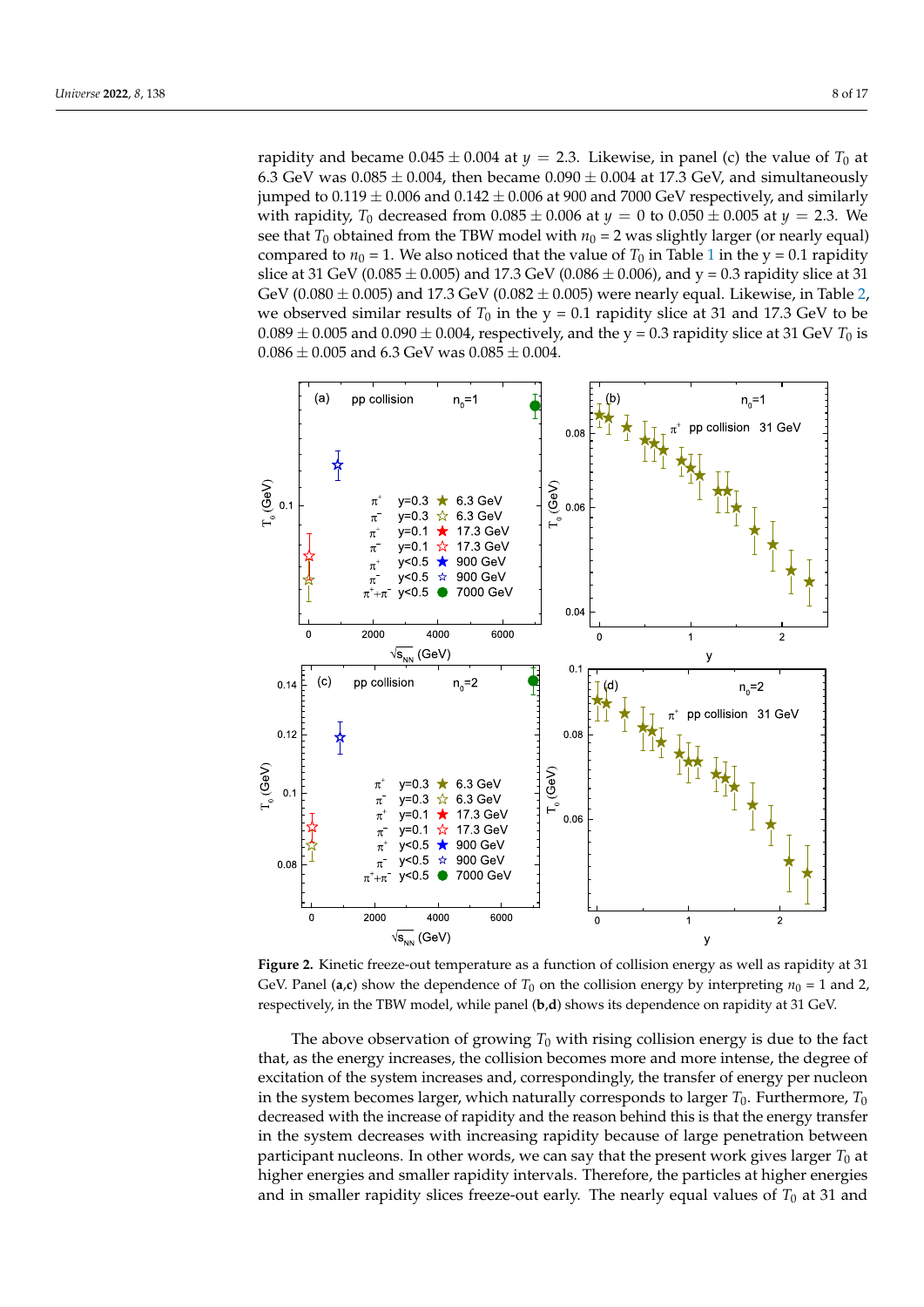17.3 GeV in rapidity slice  $y = 0.1$ , as well as at 31 and 6.3 GeV in rapidity slice  $y = 0.3$ , may indicate the similar thermodynamic behavior of the system at 31 and 17.3 GeV in rapidity slice  $y = 0.1$ , as well as at 31 and 6.3 GeV in rapidity slice  $y = 0.3$ , but a lot of data analyses are needed to confirm this.

Figure 3 is similar to Figure 2, but it reports the dependence of the transverse flow velocity ( $β<sub>T</sub>$ ) on energy in panel (a) and (c), and in panel (b) and (d) it shows the dependence of *β<sup>T</sup>* on rapidity. We can see that *β<sup>T</sup>* continuously rose with increasing energy in panel (a) and (c), (especially at 900 and 7000 GeV it increases more) because the collision energy increased more, a large amount of energy was transferred per nucleon in the system and the system expanded quickly. There is a positive correlation among  $T_0$  and  $\beta_T$ . The higher the energy, the higher excitation degree the system gets, and the fireball expands more rapidly. In addition, *β<sup>T</sup>* at 17.3 and 31 GeV in rapidity slice *y* = 0.1, and at 6.3 and 31 GeV in rapidity slice  $y = 0.1$ , are respectively equal (nearly equal). In panel (b) and (d), the declining trend of *β<sup>T</sup>* can be seen with increasing rapidity. The reason behind this is the lower amount of energy transfer in the forward rapidity regions due to a large penetration between the participant nucleons, and the system expands comparatively slowly. The above observation physically signifies that at large collision energy and at backward rapidity regions, the particles coming out of the system quickly compared to that in lower energies and forward rapidity regions. We noticed that the results for  $\beta_T$  obtained from TBW model with  $n_0 = 2$ is slightly larger than  $n_0 = 1$ .



**Figure 3.** Dependence of transverse flow velocity on collision energy and rapidity at 31 GeV. Panels (**a**,**c**) show the dependence of  $\beta_T$  on collision energy by interpreting  $n_0 = 1$  and 2, respectively, in the TBW model, while panels (**b**,**d**) show its dependence on rapidity at 31 GeV.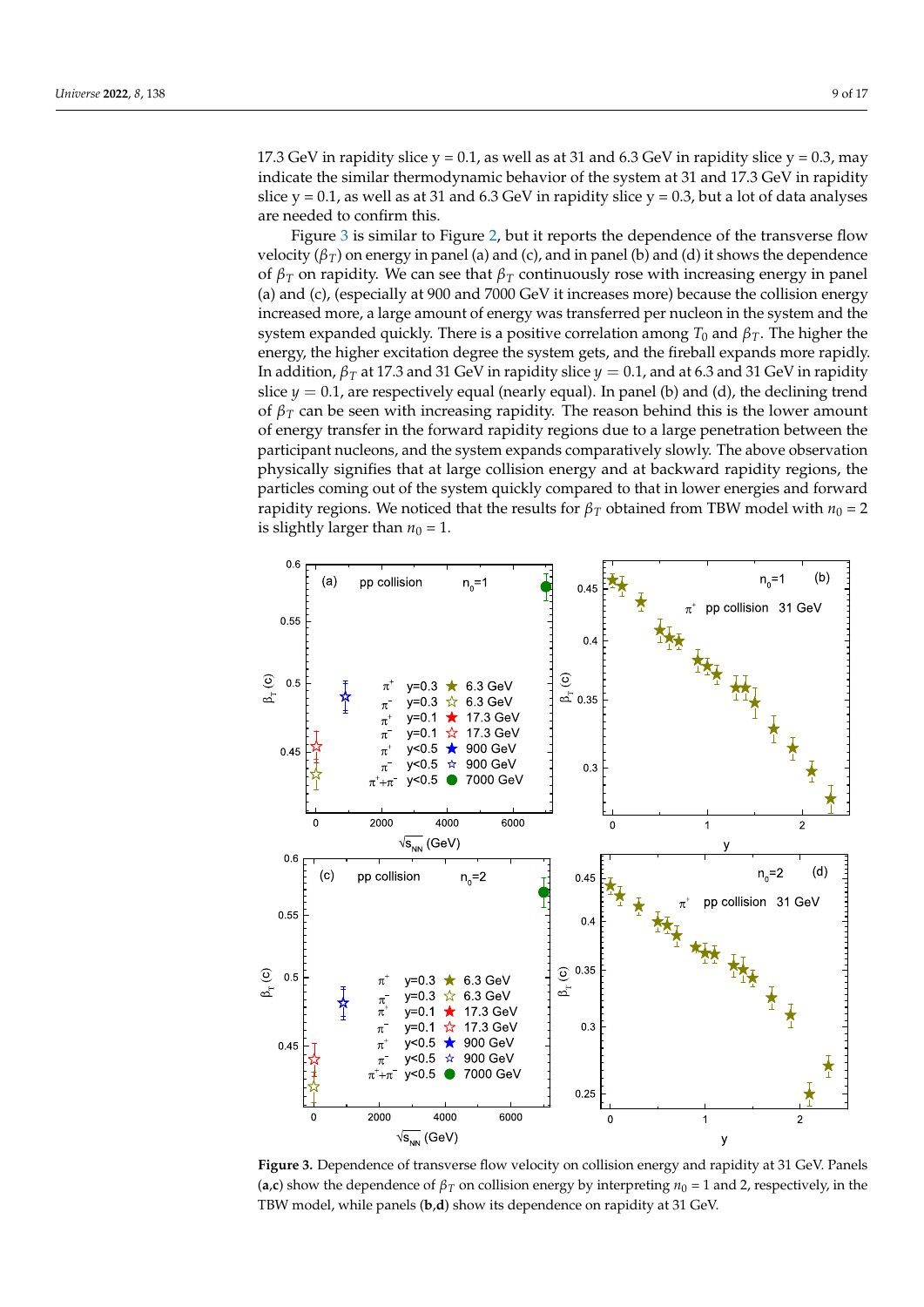Likewise, Figures 3 and 4 demonstrated the dependence of kinetic freeze-out volume (*V*) on energies in panels (a) and (c), and on rapidity in panels (b) and (d), respectively. In panels (a) and (c), V can be seen to rise with collision energy due to the fact that when the collision energy rises, the partonic system becomes larger due to the longer evolution time of the system. *T*<sub>0</sub> and  $\beta_T$ , *V* at 17.3 and 31 GeV in rapidity slice  $y = 0.1$ , and at 6.3 and 31 GeV in rapidity slice  $y = 0.1$  are respectively equal (nearly equal). *V* in both cases of  $n_0 = 1$  and  $n_0 = 2$  were observed to be the same. Unlike  $T_0$  and  $\beta_T$ , *V* in Figures 2 and 3 increased with increasing rapidity. Basically, the parameter *V* is located at *N*0, which is the normalization constant, and, due to the constraint of normalization, both *V* and *N*<sup>0</sup> are related to the data.



**Figure 4.** Dependence of kinetic freeze-out volume on collision energy as well as rapidity at 31 GeV. Panels (**a**,**c**) show the dependence of *V* on collision energy by using the flow profile  $n_0 = 1$  and 2, respectively, in the TBW model, while panels (**b**,**d**) show its dependence on rapidity at 31 GeV.

Figure 5 demonstrates the parameter *q* dependence on energy in panels (a) and (c), and its dependence on rapidity is presented in panels (b) and (d). The parameter *q* exhibits the degree of equilibrium or non-equilibrium of the system. Generally, if  $q = 1$ , the system is in an equilibrium state. However, if  $q \gg 2$ , then the system is not in an equilibrium state. In the present work, *q* is close to 1, which demonstrates that the system is basically maintained. The equilibrium is usually relative. For an approximate equilibrium situation, one may also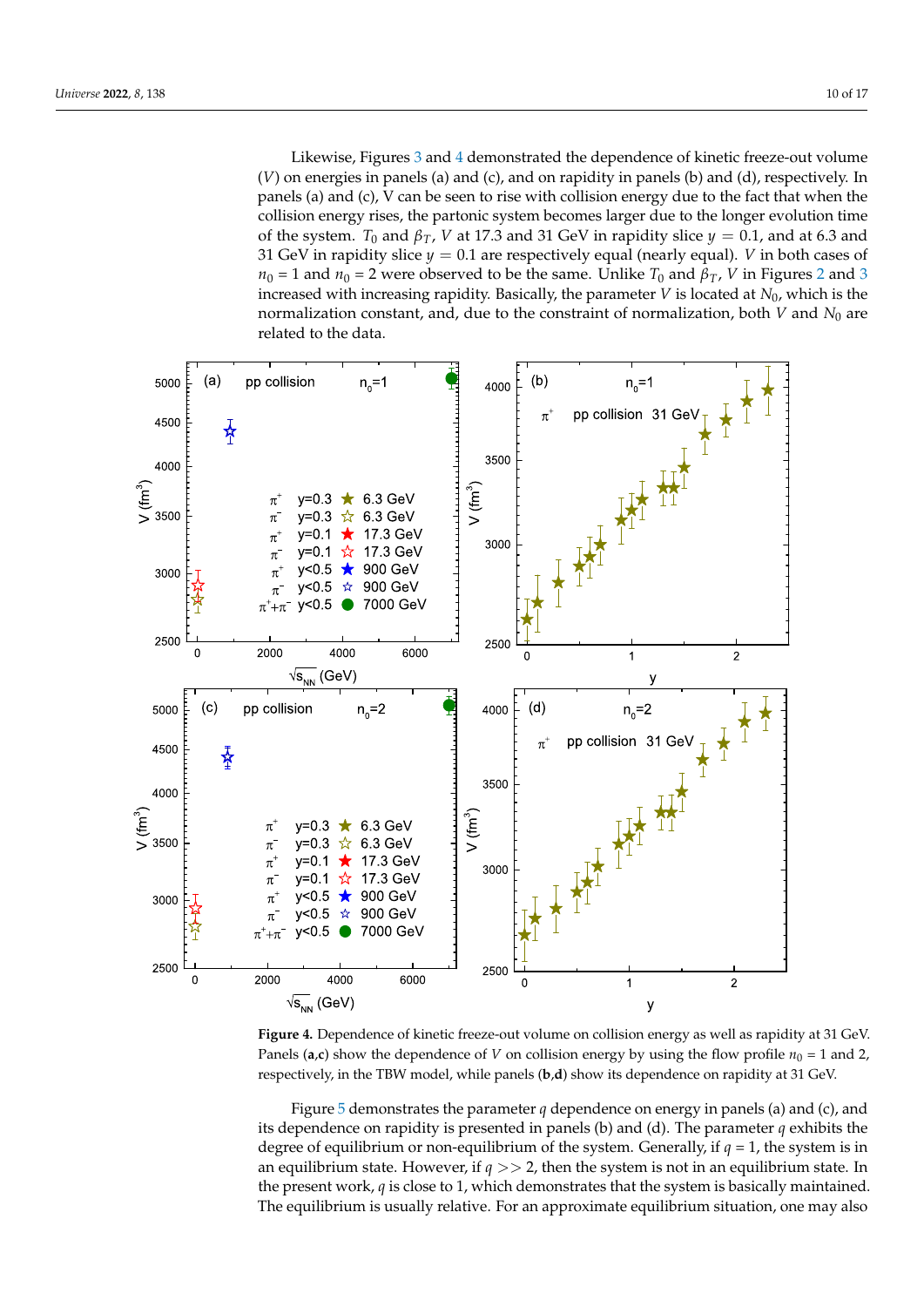use the concept of local equilibrium for various local parts. If *q* is not too large, for instance,  $q \leq 1.25$ , the collision system is considered to be in approximate equilibrium or local equilibrium [63,64]. We reported that *q* slightly increased with energy, but did not have a specific trend with rapidity. *q* was comparatively lower at lower energies, which means that the system was closer to an equilibrium state due to the fact that the evolution process was slower at lower energies and the system took more time to reach the equilibrium state. *q* was also observed to be slightly larger at  $n_0 = 1$ .



**Figure 5.** Dependence of the parameter *q* on collision energy as well as rapidity at 31 GeV. Panels (**a**,**c**) show the dependence of *q* on collision energy by using the flow profile  $n_0 = 1$  and 2, respectively, in the TBW model, while panels (**b**,**d**) show its dependence on rapidity at 31 GeV.

The multiplicity parameter  $N_0$  is presented in Figure 6. Panels (a) and (c) show its increasing trend with increasing energy. When the energy increases, more energy is deposited in the collided system, which corresponds to the production of a large number of particles due to the deposited energy being transformed to mass, due to the conservation of energy. Similarly, the case in panels (b) and (d),  $N_0$  decreased with increasing rapidity, as the energy deposition in forward rapidity regions was small, due to large penetration among nucleons. We see that  $N_0$  in the rapidity slices 0.4, 1 and 1.4 are not consistent, i.e., *N*<sup>0</sup> was larger in these rapidity regions than some of the lower rapidity regions, but as a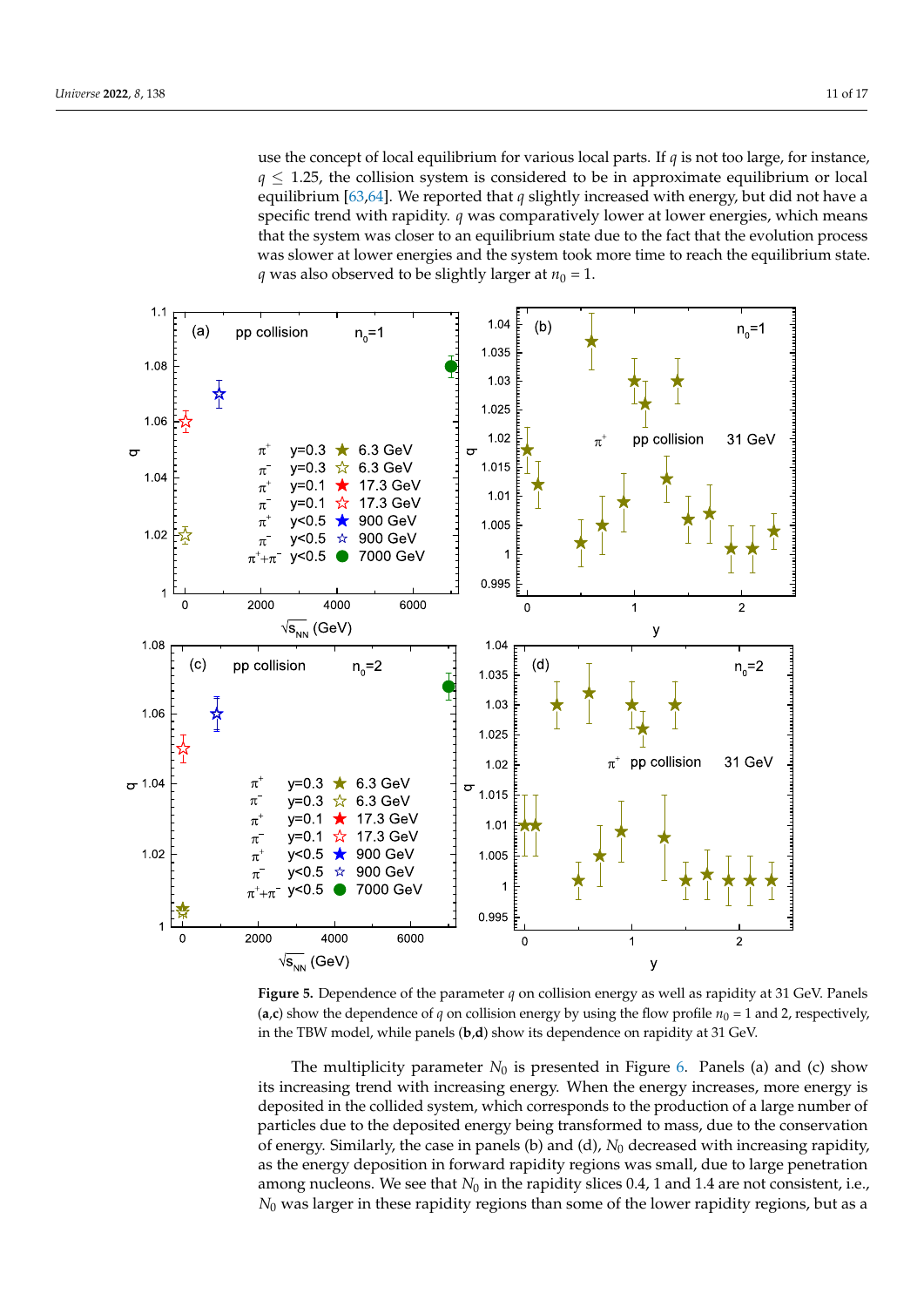whole, the results show a decreasing trend of  $N_0$  with increasing rapidity. Likewise, the mean transverse momentum  $(< p_T >$ ) in Figure 7 increased with energy and decreased in forward rapidity regions due to the transfer of large momentum (energy) in the system at higher energies and backward rapidities. Likewise, in *T*0, *βT*, *V* and *N*0, there was a sharp maximum at higher energies, i.e., at 900 and 7000 GeV. This is due to the transfer of a very large amount of momentum per nucleon in the system and the system reaching a higher degree of excitation.



**Figure 6.** Dependence of the multiplicity parameter  $N_0$  on collision energy as well as rapidity at 31 GeV. Panels (a,c) show the dependence of  $N_0$  on collision energy by using the flow profile  $n_0 = 1$ and 2, respectively, in the TBW model, while panels (**b**,**d**) show its dependence on rapidity at 31 GeV.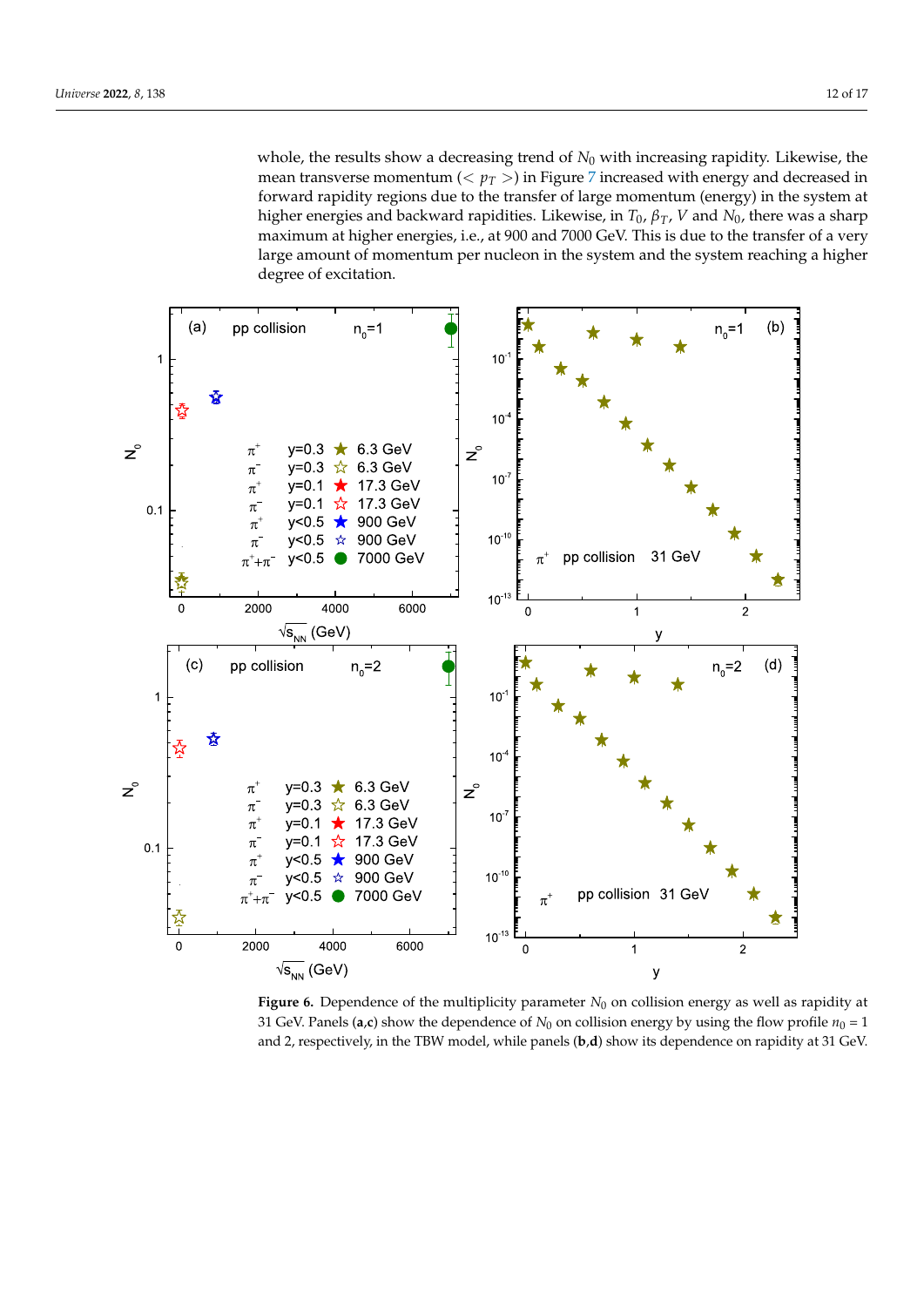

**Figure 7.** Dependence of the multiplicity parameter  $p_T > 0$  concollision energy as well as rapidity at 31 GeV. Panels (a,c) show the dependence of  $p_T > 0$  collision energy by using the flow profile  $n_0 = 1$  and 2, respectively, in the TBW model, while panels (**b**,**d**) show its dependence on rapidity at 31 GeV.

We noticed that the difference in the extracted parameters from the TBW model with  $n_0 = 1$  and 2 were close to each other and approximately within the error because when  $n_0 = 2$ , it closely resembled the hydrodynamical profile. Furthermore,  $n_0 = 1$  was the closest approach to hydrodynamic at freeze-out. Therefore, there was no obvious difference among the two flow profiles for the extracted parameters. However, we believe that if  $n_0$  is set as a free parameter, then it will be too mutable, and of course debatable [53], and will have an obvious effect on the extracted parameters.

### **4. Conclusions**

We summarize here our main observations and conclusions.

(1) We analyzed the transverse momentum spectra of  $\pi^+$  ( $\pi^-$ )( $\pi^+$  +  $\pi^-$ ) at 6.3, 17.3, 900 and 7000 GeV as well as at 31 GeV in different rapidity slices by the blast-wave model with Tsallis statistics (TBW) by fixing  $n_0 = 1$  and  $n_0 = 2$  in proton-proton collisions and extracted the bulk properties in terms of the kinetic freeze-out temperature  $(T_0)$ , transverse flow velocity ( $β_T$ ) and kinetic freeze-out volume. We also extracted the mean transverse momentum from the fit function.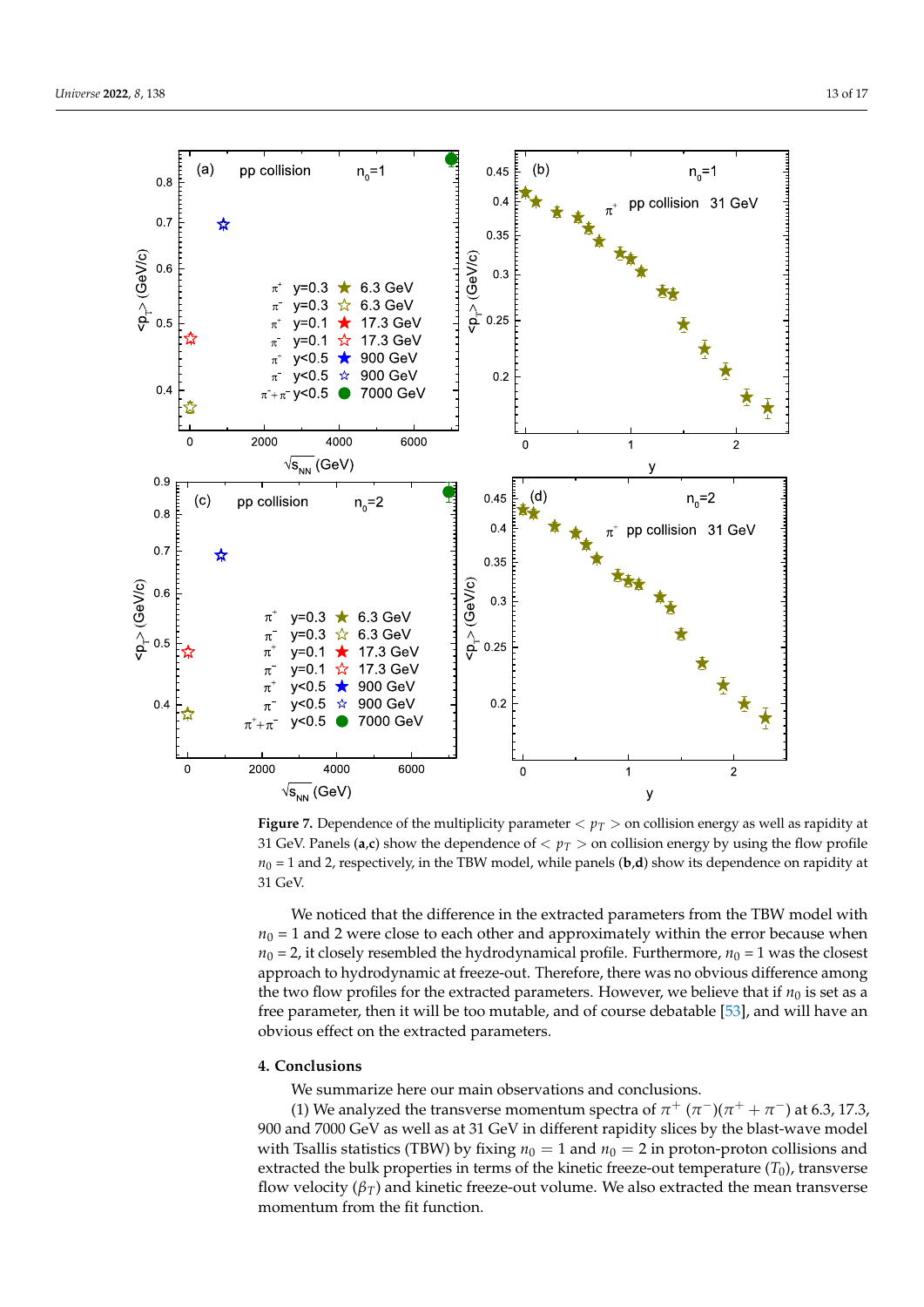(2) We reported that  $T_0$  increases with the rise of collision energy due to the higher degree of excitation of the system at higher energies, and decreases with increasing the rapidity due to decreasing the transfer of energy towards forward rapidities. In addition, we also observed that  $T_0$  in y = 0.1 at 31 and 17.3 GeV, and y = 0.3 at 31 and 6.3 GeV are, respectively, the same in both cases of  $n_0 = 1$  and 2, which shows their similar thermodynamic behavior. Similarly, the transverse flow velocity increases with energy and decreases from backward rapidity regions to forward rapidity regions, which reveals that the system expands quickly at larger energies and backward rapidity regions.

(3) The kinetic freeze-out volume increases with energy due to large initial bulk system at higher energies, and it also increases with increasing rapidity. In addition, the mean transverse momentum increases with increasing energy and decrease with increasing rapidity because the momentum transfer at higher energies and lower rapidity regions is larger.

(4) The entropy parameter *q* increases with increasing energy due to faster evolution process at higher energies. No specific dependence of *q* on rapidity was reported.

(5) The multiplicity parameter  $N_0$  increases with increasing collision energy while it decreases with increasing rapidity because of the large amount of energy deposited in the system at higher energies and in low rapidity slices, which correspond to the production of a large number of particles.

(6) The kinetic freeze-out volume in  $n_0 = 1$  and  $n_0 = 2$  are equal; however, the kinetic freeze-out temperature and mean transverse momentum are slightly larger in  $n_0 = 1$ , and on the other hand, the transverse flow velocity is slightly larger in  $n_0 = 2$ . The difference in the parameters extracted in  $n_0 = 1$  and 2 is not obvious.

**Author Contributions:** Formal analysis, M.W.; funding acquisition, A.A.K.H.I.; investigation, M.W., M.A. and A.A.K.H.I.; project administration, A.A.K.H.I.; resources, A.A.K.H.I.; software, M.W.; supervision, M.A.; validation, A.A. and A.A.K.H.I.; writing—original draft, M.W; writing—review and editing, M.W. and M.A. All authors have read and agreed to the published version of the manuscript.

**Funding:** This research was funded by Ajman University, Internal Research grant number DGSR Ref. 2021-IRG-HBS-12.

**Institutional Review Board Statement:** Not applicable.

**Informed Consent Statement:** Not applicable.

**Data Availability Statement:** The data used to support the findings of this study are included within the article and are cited at relevant places within the text as references.

**Acknowledgments:** The authors would like to thank the support from the Ajman University Internal Research grant number DGSR Ref. 2021-IRG-HBS-12.

**Conflicts of Interest:** The authors declare that they are in compliance with ethical standards regarding the content of this paper.

#### **Appendix A**

The transverse momentum spectra of the particles produced in high-energy nucleusnucleus and proton-proton collisions have a tangled structure and a single probability density function is not sufficient for the description of  $p_T$ , especially when  $p_T \approx 100 \,\text{GeV/c}$  [65]. For such cases, the model analyses give several  $p_T$  regions [66], which consist of  $p_T < 4$ – 6 GeV/c as a first region,  $4-6$  GeV/c  $\lt p_T \lt 17-20$  GeV/c as a second region and the third region with  $p_T > 17$ –20 GeV/c. Different regions are supposed to be correspondent to different interaction mechanisms. Even for the same  $p_T$  region, different models give different explanations due to their different methods and microscopic pictures. Through string dynamics in ref. [66], different whole features of fragmentation and hadronization of partons are displayed by different  $p<sub>T</sub>$  regions. The first  $p<sub>T</sub>$  region leads to the the effects and changes by the medium take part in the main role, while their occurrence in the second  $p_T$  region is weak. Meanwhile, in the third  $p_T$  region, the impact of the medium becomes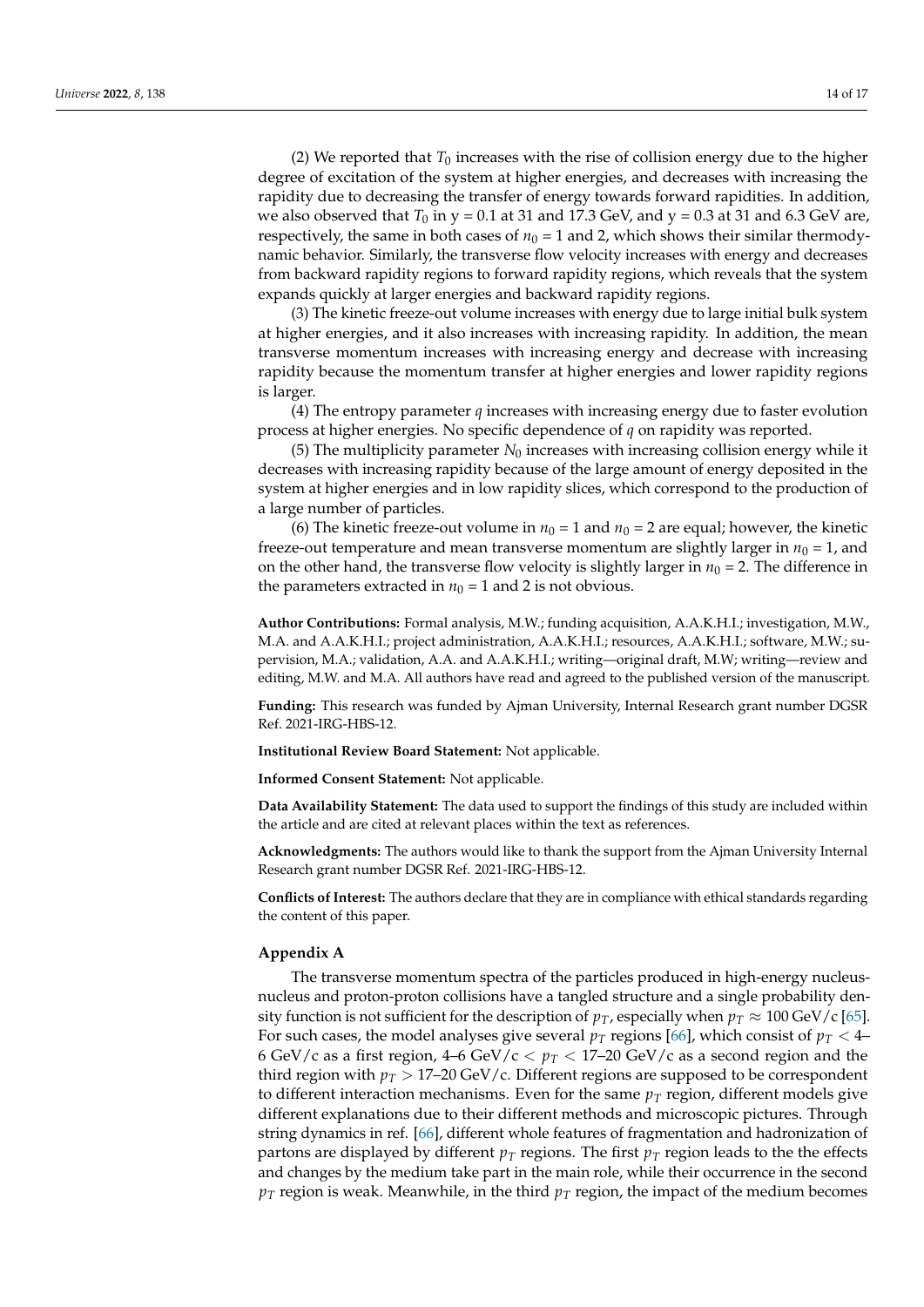insignificant due to the nuclear transparency. The second  $p_T$  region is expected to consist of a maximum number of string from the string frame of reference, and results in the fusion and creation of strings and collective behavior of partons, and due to string fusion, the second  $p<sub>T</sub>$  region is suggested as a possible region for the formation of the Quark-Gluon Plasma (QGP). The first  $p<sub>T</sub>$  region has a maximum number of hadrons due to the direct hadronization of the low-energy strings into mesons [66] and consequently the minimum number of strings.

In the present work, we used the idea of multiple  $p_T$  regions and different explanations from ref. [66]. In our work, we consider the first  $p_T$  region as a soft excitation process, while the second and third  $p<sub>T</sub>$  regions are considered as hard and very hard scattering processes, respectively. There is also a forth region  $p<sub>T</sub> < 0.3-0.5$ , which is regarded as the very soft excitation process where the resonance of pions occurs.

We would also like to emphasize that the transverse momentum spectra of the particles give the information [66] about the transverse excitation degree and dynamic expansion of the collision system. For instance, if we assume the hot and dense matter formed in high energy collisions is the big fireball, then the constituents that make up this fireball, such as quarks and gluons can be regarded as a source of emission and the  $p<sub>T</sub>$  spectrum of the final state particles is contributed to by these sources. The transverse pressure gradient, especially at the edges, cause the transverse expansion of the reaction system. The hot material in the initial stage of collisions expand only in the longitudinal dimension along the z-axis. At the same time, at the transverse edges, the energy density of the reactive material reduces with the longitudinal motion of the system forming a transverse pressure gradient [67,68]. The transverse expansion is very sensitive to the state of matter and during the phase transition, the pressure of the system remains invariant, but the energy density fluctuates a lot. Hence, the study of  $p<sub>T</sub>$  distribution of the interacting systems is very important.

#### **References**

- 1. Waqas, M.; Li, B.C. Kinetic freeze-out temperature and transverse flow velocity in Au-Au collisions at RHIC-BES energies. *Adv. High Energy Phys.* **2020**, *2020*, 1787183. [CrossRef]
- 2. Wang, H.; Chen, J.H.; Ma, Y.G.; Zhang, S. Charm hadron azimuthal angular correlations in Au + Au collisions at  $\sqrt{s_{NN}}=200$ GeV from parton scatterings. *Nucl. Sci. Tech.* **2019**, *30*, 185. [CrossRef]
- 3. Shen, C.; Yan, L. Recent development of hydrodynamic modeling in heavy-ion collisions. *Nucl. Sci. Tech*. **2020**, *31*, 122. [CrossRef]
- 4. Tawfik, A.N. Out-Of-Equilibrium Transverse Momentum Spectra of Pions at LHC Energies. *Adv. High Energy Phys.* **2019**, *2019*, 4604608. [CrossRef]
- 5. Yu, H.; Fang, D.Q.; Ma, Y.G. Investigation of the symmetry energy of nuclear matter using isospin-dependent quantum molecular dynamics. *Nucl. Sci. Tech.* **2020**, *31*, 61. [CrossRef]
- 6. Csanad, M.; Majer, I.; Initial temperature and EoS of quark matter from direct photons. *Phys. Part. Nucl. Lett.* **2011**, *8*, 1013–1015. [CrossRef]
- 7. Li, L.L.; Liu, F.H. Kinetic Freeze-Out Properties from Transverse Momentum Spectra of Pions in High Energy Proton-Proton Collisions. *Physics* **2020**, *2*, 277–308. [CrossRef]
- 8. Waqas, M.; Liu, F.H. Initial, effective, and kinetic freeze-out temperatures from transverse momentum spectra in high-energy proton(deuteron)–nucleus and nucleus–nucleus collisions. *Eur. Phys. J. Plus* **2020**, *135*, 147. [CrossRef]
- 9. Cleymans, J.; Paradza, M.W. Tsallis Statistics in High Energy Physics: Chemical and Thermal Freeze-Outs. *Physics* **2020**, *2*, 654–664. [CrossRef]
- 10. Csanad, M.; Majer, I. Equation of state and initial temperature of quark gluon plasma at RHIC. *Cent. Eur. J. Phys.* **2012**, *10*, 850–857. [CrossRef]
- 11. Adare, A. Enhanced production of direct photons in Au+Au collisions at  $\sqrt{s_{NN}} = 200$  GeV and implications for the initial temperature. *Phys. Rev. Lett.* **2010**, *104*, 132301. [CrossRef] [PubMed]
- 12. Nayak, J.K.; Alam, J.-e.; Sarkar, S.; Sinha, B. Measuring initial temperature through photon to dilepton ratio in heavy ion collision. *J. Phys. G* **2008**, *35*, 104161. [CrossRef]
- 13. Soltz, R.A.; Garishvili, I.; Cheng, M.; Abelev, B.; Glenn, A.; Newby, J.; Levy, L.A.L.; Pratt, S. Constraining the initial temperature and shear viscosity in a hybrid hydrodynamic model of √s<sub>NN</sub> = 200 GeV Au+Au collisions using pion spectra, elliptic flow, and femtoscopic radii. *Phys. Rev. C* **2013**, *87*, 044901. [CrossRef]
- 14. Waqas, M.; Peng, G.X.; Ajaz, M.; Ismail, A.A.K.H.; Yang, P.P.; Wazir, Z. Extraction of freezeout parameters and their dependence on collision energy and collision cross-section. *arXiv* **2021**, arXiv:2112.00975.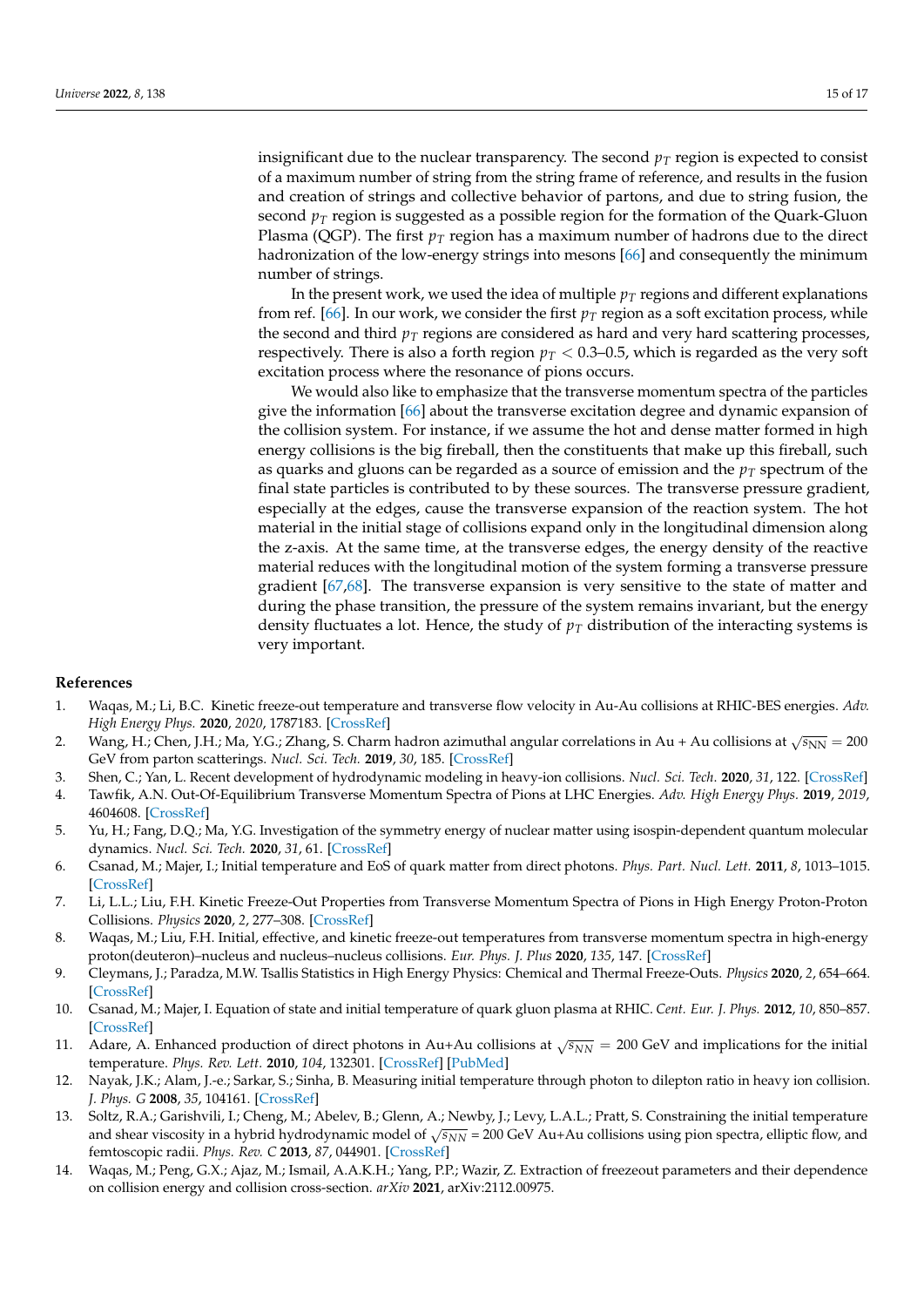- 15. Waqas, M.; Liu, F.H.; Wazir, Z. Dependence of temperatures and kinetic freeze-out volume on centrality in Au-Au and Pb-Pb collisions at high energy. *Adv. High Energy Phys.* **2020**, *2020*, 8198126. [CrossRef]
- 16. Wang, Q.; Liu, F.H.; Olimov, K.K. Initial- and final-state temperatures of emission source from differential cross-section in squared momentum transfer in high energy collisions. *Adv. High Energy Phys.* **2021**, *2021*, 6677885. [CrossRef]
- 17. Tawfik, A.N. Equilibrium statistical-thermal models in high-energy physics. *Int. J. Mod. Phys. A* **2014**, *29*, 1430021. [CrossRef]
- 18. Tawfik, A.N.; Yassin, H.; Elyazeed, E.R.A. Extensive/nonextensive statistics for *p<sup>T</sup>* distributions of various charged particles produced in p+p and A+A collisions in a wide range of energies. *arXiv* **2020**, arXiv:1905.12756.
- 19. Yassin, H.; Elyazeed, E.R.A.; Tawfik, A.N. Transverse momentum spectra of strange hadrons within extensive and nonextensive statistics. *Phys. Scr.* **2020**, *95*, 7. [CrossRef]
- 20. Waqas, M.; Liu, F.H.; Wang, R.Q.; Siddique, I. Energy scan/dependence of kinetic freeze-out scenarios of multi-strange and other identified particles in central nucleus-nucleus collisions. *Eur. Phys. J. A* **2020**, *56*, 188. [CrossRef]
- 21. Waqas, M.; Peng, G.X.; Wang, R.Q.; Ajaz, M.; Ismail, A.A.K.H. Freezeout properties of different light nuclei at the RHIC beam energy scan. *Eur. Phys. J. Plus* **2021**, *136*, 1082. [CrossRef]
- 22. Kumar, L. Systematics of Kinetic Freeze-out Properties in High Energy Collisions from STAR. *Nucl. Phys. A* **2014**, *931*, 1114–1119. [CrossRef]
- 23. Waqas, M.; Peng, G.X. Study of Proton, Deuteron, and Triton at 54.4 GeV. *Adv. High Energy Phys.* **2021**, *2021*, 6674470. [CrossRef]
- 24. Waqas, M.; Peng, G.X.; Liu, F.H. An evidence of triple kinetic freezeout scenario observed in all centrality intervals in Cu–Cu, Au–Au and Pb–Pb collisions at high energies. *J. Phys. G* **2021**, *48*, 075108. [CrossRef]
- 25. Waqas, M.; Peng, G.X.; Liu, F.H.; Wazir, Z. Effects of coalescence and isospin symmetry on the freezeout of light nuclei and their anti-particles. *Sci. Rep*. **2021**, *11*, 20252. [CrossRef]
- 26. Liu, F.H. Unified description of multiplicity distributions of final-state particles produced in collisions at high energies. *Nucl. Phys. A* **2008**, *810*, 159–172. [CrossRef]
- 27. Hagedorn, R. Multiplicities, *p<sup>T</sup>* Distributions and the Expected Hadron → Quark-Gluon Phase Transition. *Riv. Nuovo Cim.* **1983**, *6N10*, 1–50. [CrossRef]
- 28. Liu, F.H.; Li, J.S. Isotopic production cross section of fragments in Fe-56 + *p* and Xe-136 (Xe-124) + Pb reactions over an energy range from A-300 to A-1500 MeV. *Phys. Rev. C* **2008**, *78*, 044602. [CrossRef]
- 29. Tsallis, C. Possible Generalization of Boltzmann-Gibbs Statistics. *J. Statist. Phys.* **1988**, *52*, 479–487. [CrossRef]
- 30. Olimov, K.K.; Kanokova, S.Z.; Olimov, A.K.; Umarov, K.I.; Tukhtaev, B.J.; Gulamov, K.G.; Yuldashev, B.S.; Lutpullaev, S.L.; Saidkhanov, N.S.; Olimov, K.; et al. Combined analysis of midrapidity transverse momentum spectra of the charged pions and kaons, protons and antiprotons in *p* + *p* and Pb+Pb collisions at (*snn*) 1/2 = 2.76 and 5.02 TeV at the LHC. *Mod. Phys. Lett. A* **2020**, *35*, 2050237. [CrossRef]
- 31. Ajaz, M.; Waqas, M.; Peng, G.; Yasin, Z.; Younis, H.; Al Karim Haj Ismai L, A. Study of pT spectra of light particles using modified Hagedorn function and cosmic rays Monte Carlo event generators in proton-proton collisions at 900 GeV center of mass energy. *arXiv* **2021**, arXiv:2112.03187.
- 32. Schnedermann, E.; Sollfrank, J.; Heinz, U.W. Thermal phenomenology of hadrons from 200-A/GeV S+S collisions. *Phys. Rev. C* **1993**, *48*, 2462–2475. [CrossRef] [PubMed]
- 33. Abelev, B.I. Identified particle production, azimuthal anisotropy, and interferometry measurements in Au+Au collisions at s(NN)\*\*(1/2) = 9.2-GeV. *Phys. Rev. C* **2010**, *81*, 024911. [CrossRef]
- 34. Tang, Z.; Yi, L.; Ruan, L.; Shao, M.; Chen, H.; Li, C.; Mohanty, B.; Sorensen, P.; Tang, A.; Xu, Z. Statistical Origin of Constituent-Quark Scaling in the QGP hadronization. *Chin. Phys. Lett.* **2013**, *30*, 031201. [CrossRef]
- 35. Wilk, G.; Wlodarczyk, Z. Interpretation of the Nonextensivity Parameter q in Some Applications of Tsallis Statistics and Lévy Distributions. *Phys. Rev. Lett.* **2000**, *84*, 2770. [CrossRef]
- 36. Adams, J. Identified particle distributions in pp and Au+Au collisions at s(NN)\*\*(1/2) = 200 GeV. *Phys. Rev. Lett.* **2004**, *92*, 112301. [CrossRef]
- 37. Adamczyk, L. Bulk Properties of the Medium Produced in Relativistic Heavy-Ion Collisions from the Beam Energy Scan Program. *Phys. Rev. C* **2017**, *96*, 044904. [CrossRef]
- 38. Seifert, E.; Cassing, W. Baryon-antibaryon dynamics in relativistic heavy-ion collisions. *Phys. Rev. C* **2018**, *97*, 044907. [CrossRef]
- 39. Acharya, S. Production of charged pions, kaons, and (anti-)protons in Pb-Pb and inelastic  $pp$  collisions at  $\sqrt{s_{NN}}$  = 5.02 TeV. *Phys. Rev. C* **2020**, *101*, 044907. [CrossRef]
- 40. Socolowski, O., Jr.; Grassi, F.; Hama, Y.; Kodama, T. Fluctuations of the initial conditions and the continuous emission in hydro description of two-pion interferometry. *Phys. Rev. Lett.* **2004**, *93*, 182301. [CrossRef]
- 41. Tang, Z.; Xu, Y.; Ruan, L.; van Buren, G.; Wang, F.; Xu, Z. Spectra and radial flow at RHIC with Tsallis statistics in a Blast-Wave description. *Phys. Rev. C* **2009**, *79*, 051901. [CrossRef]
- 42. Becattini, F.; Heinz, U.W. Thermal hadron production in p p and p anti-p collisions. *Z. Phys. C* **1997**, *76*, 269–286; Erratum in *Z. Phys. C* **1997**, *76*, 578. [CrossRef]
- 43. Jiang, K.; Zhu, Y.; Liu, W.; Chen, H.; Li, C.; Ruan, L.; Tang, Z.; Xu, Z.; Xu, Z. Onset of radial flow in p + p collisions. *Phys. Rev. C* **2015**, *91*, 024910.

doi: 10.1103/PhysRevC.91.024910. [CrossRef]